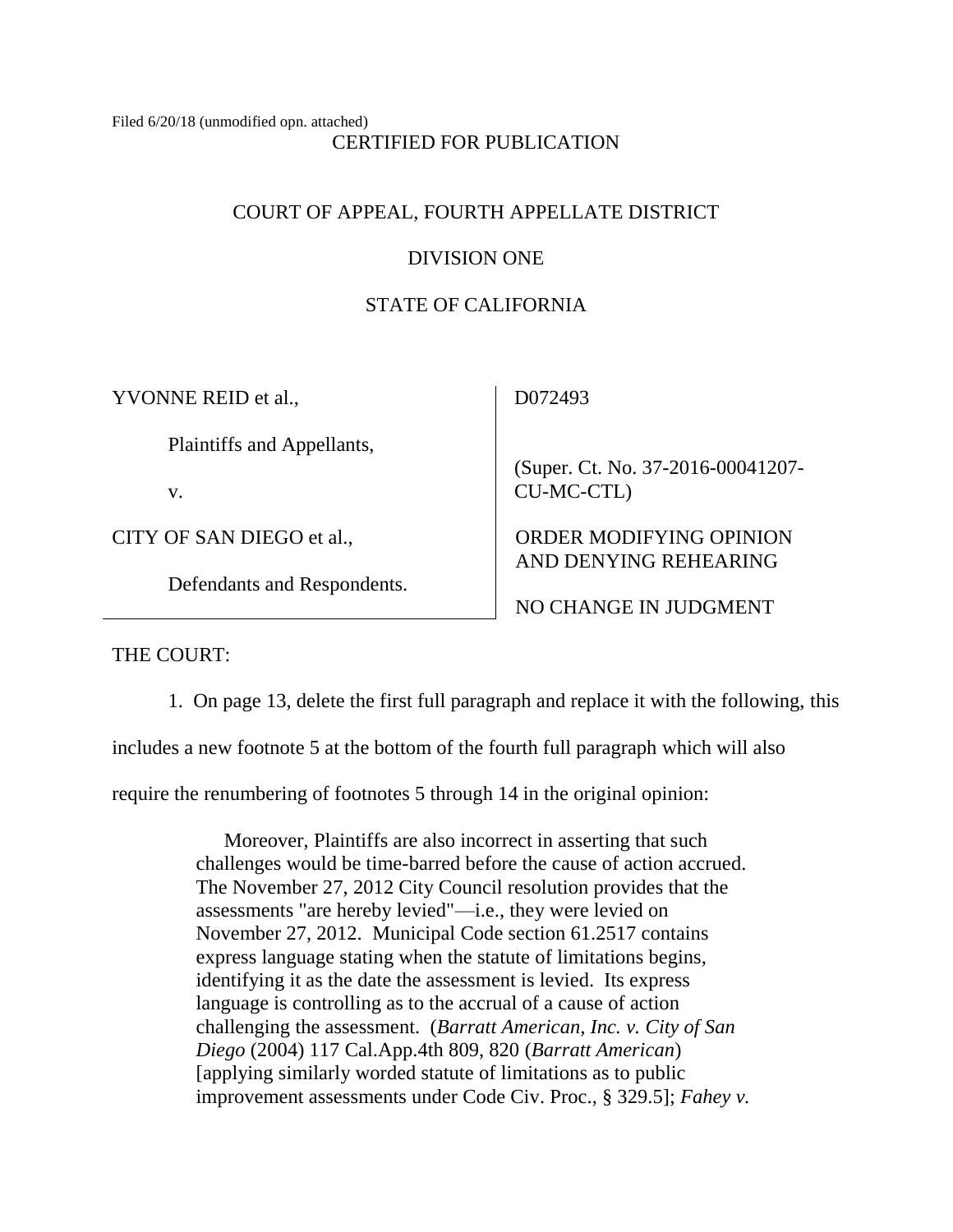*City Council* (1962) 208 Cal.App.2d 667, 677 [assessment is levied when it is adopted by city council and statute of limitations begins then, not when city tax collector records the assessment or when it becomes a lien].)

The City's November 27, 2012 resolution levying the assessments also provides that hotel operators were not obligated to make such payments until January 2013. Citing *Water Replenishment Dist. of Southern California v. City of Cerritos*  (2013) 220 Cal.App.4th 1450 and *McKesson, supra,* 496 U.S. 18, Plaintiffs contend that if Municipal Code section 61.2517 is applied, they will be deprived of a postpayment remedy in violation of their due process rights. Specifically, Plaintiffs assert that by the time challengers were first entitled to bring an action under the "pay first, litigate later rule" in January 2013, the action would already be timebarred under the 30-day statute of limitations, which expires in December 2012. Plaintiffs argue that a person challenging the assessment is, therefore, deprived of the right to contest the imposition of the assessment before the assessment is even paid.

To begin, this argument is forfeited because Plaintiffs failed to raise or develop it in the trial court. (*Mattco Forge, Inc. v. Arthur Young & Co.* (1997) 52 Cal.App.4th 820, 847.) Moreover, even if not forfeited, the argument fails because the "pay first, litigate later" rule does not apply where, as here, the City has specifically provided a prepayment remedy.

The " ' "pay first, litigate later" ' " rule is intended to protect the stability of public funding by requiring litigants to pay a tax before filing an action to challenge its collection. (*California Logistics, Inc. v. State of California* (2008) 161 Cal.App.4th 242, 247.) The rule ensures that essential public services are not disrupted during the tax challenge. (*Andal v. City of Stockton* (2006) 137 Cal.App.4th 86, 90.) When this rule applies, to satisfy due process, the taxpayer must be provided with meaningful backward looking relief and a " 'clear and certain' " postpayment remedy. (*McKesson*, *supra*, 496 U.S. at p. 39.)5

<sup>5</sup> For example, article XIII, section 32 of the California Constitution provides: "No legal or equitable process shall issue in any proceeding in any court against this State or any officer thereof to prevent or enjoin the collection of any tax. After payment of a tax claimed to be illegal, an action may be maintained to recover the tax paid, with interest,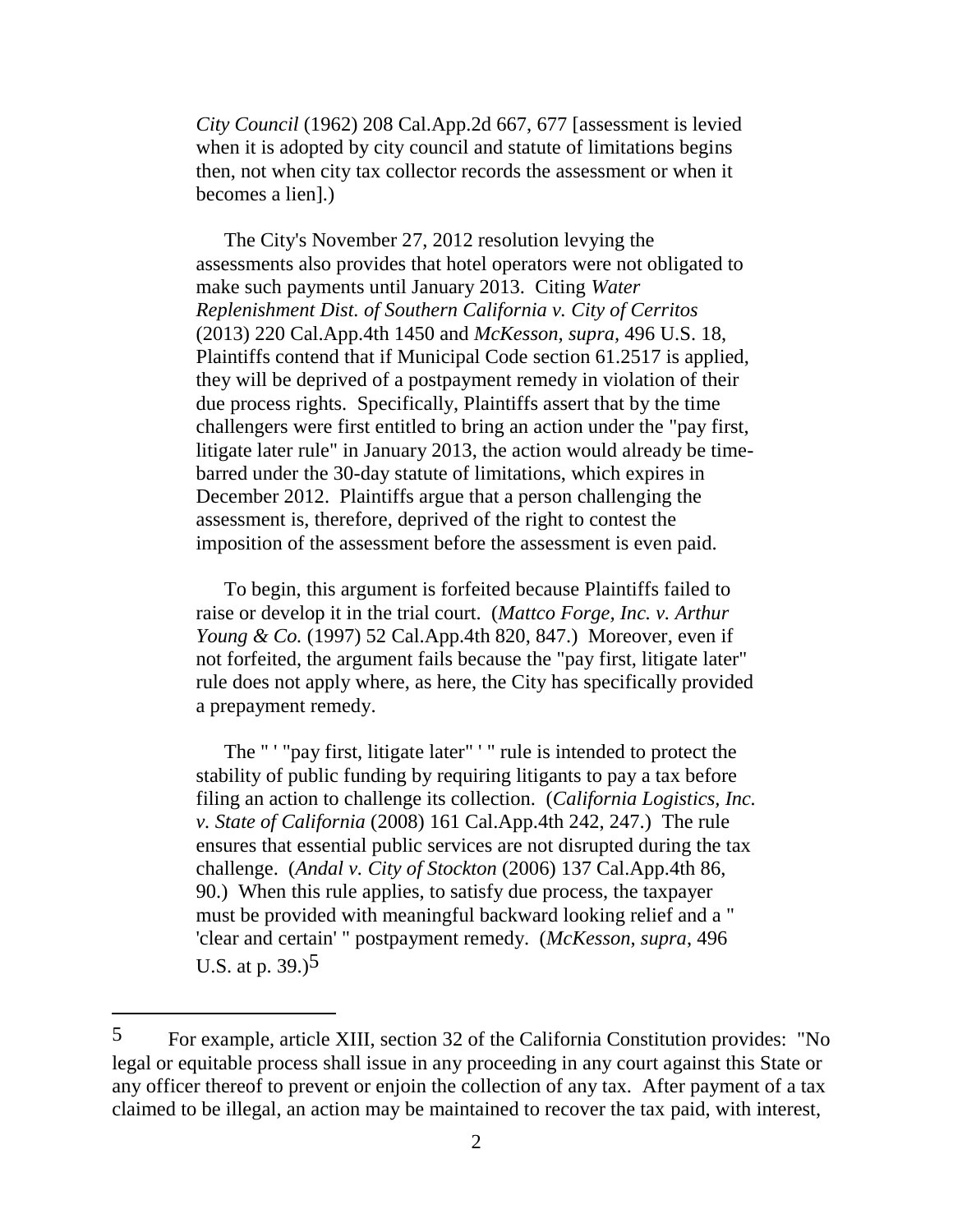However, as long as the City provides a clear and certain remedy, it may determine to provide predeprivation process instead of postdeprivation relief. (See *National Private Truck Council, Inc. v. Oklahoma Tax Com'n* (1995) 515 U.S. 582, 587 [state government is afforded "great flexibility" in satisfying the requirements of due process in the field of taxation].) Where, as here, the City in Municipal Code section 61.2517 has provided a "form of 'predeprivation process,' " under which a person seeking to invalidate the assessment may sue prior to its payment, then no postpayment remedy is required. (*McKesson, supra,* 496 U.S. at pp. 36, 37.) Thus, the rule is not the one Plaintiffs assert, i.e., that the City *must* provide a postpayment remedy; it is rather that the City must provide a clear and certain remedy and if there is no prepayment remedy, then there must be a meaningful postpayment remedy. (*Id.* at p. 37.)

Here, the City determined that a prepayment remedy was more appropriate for actions challenging the TMD assessments; accordingly, it enacted Municipal Code section 61.2517, which requires that any action challenging the assessment be brought within 30 days after the assessment was levied. As such, the City provided a full and proper remedy to challenge the assessment, evidenced by the undisputed fact that SDOG filed its action against the City challenging the levying of such assessment on December 19, 2012—well within the 30-day limitation period in Municipal Code section 61.2517.

2. On page 17, the second full paragraph of the original opinion, delete the case

cite *Howard Jarvis Taxpayers Assn. v. City of La Habra* (2001) 25 Cal.4th 809, 812

(*Howard Jarvis*) and replace with the following:

*Howard Jarvis, supra*, 25 Cal.4th at p. 812.

in such manner as may be provided by the Legislature." In *Howard Jarvis Taxpayers Assn. v. City of La Habra* (2001) 25 Cal.4th 809 (*Howard Jarvis*), the court noted that this constitutional provision applies to tax actions against the State of California and its officers, and does not apply to an action against local government. (*Id*. at p. 822, fn. 5.)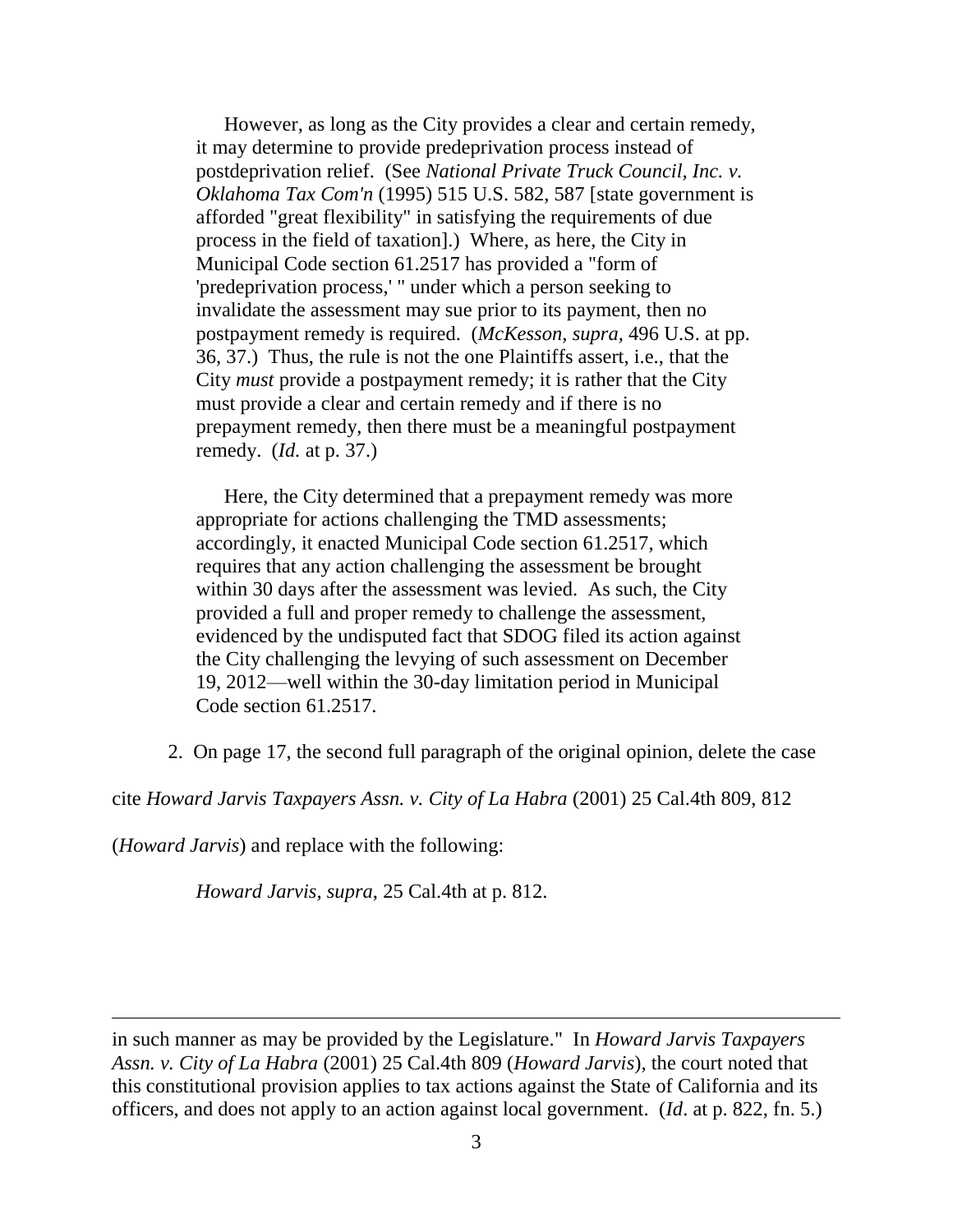3. On page 17, the fourth line from the bottom of the original opinion, delete the case cite *Barratt American, Inc. v. City of San Diego* (2004) 117 Cal.App.4th 809, 819- 820 (*Barratt American*) and replace with the following:

*Barratt American, supra*, 117 Cal.App.4th at pp. 819-820.

The petition for rehearing is denied.

There is no change in the judgment.

HUFFMAN, Acting P. J.

Copies to: All parties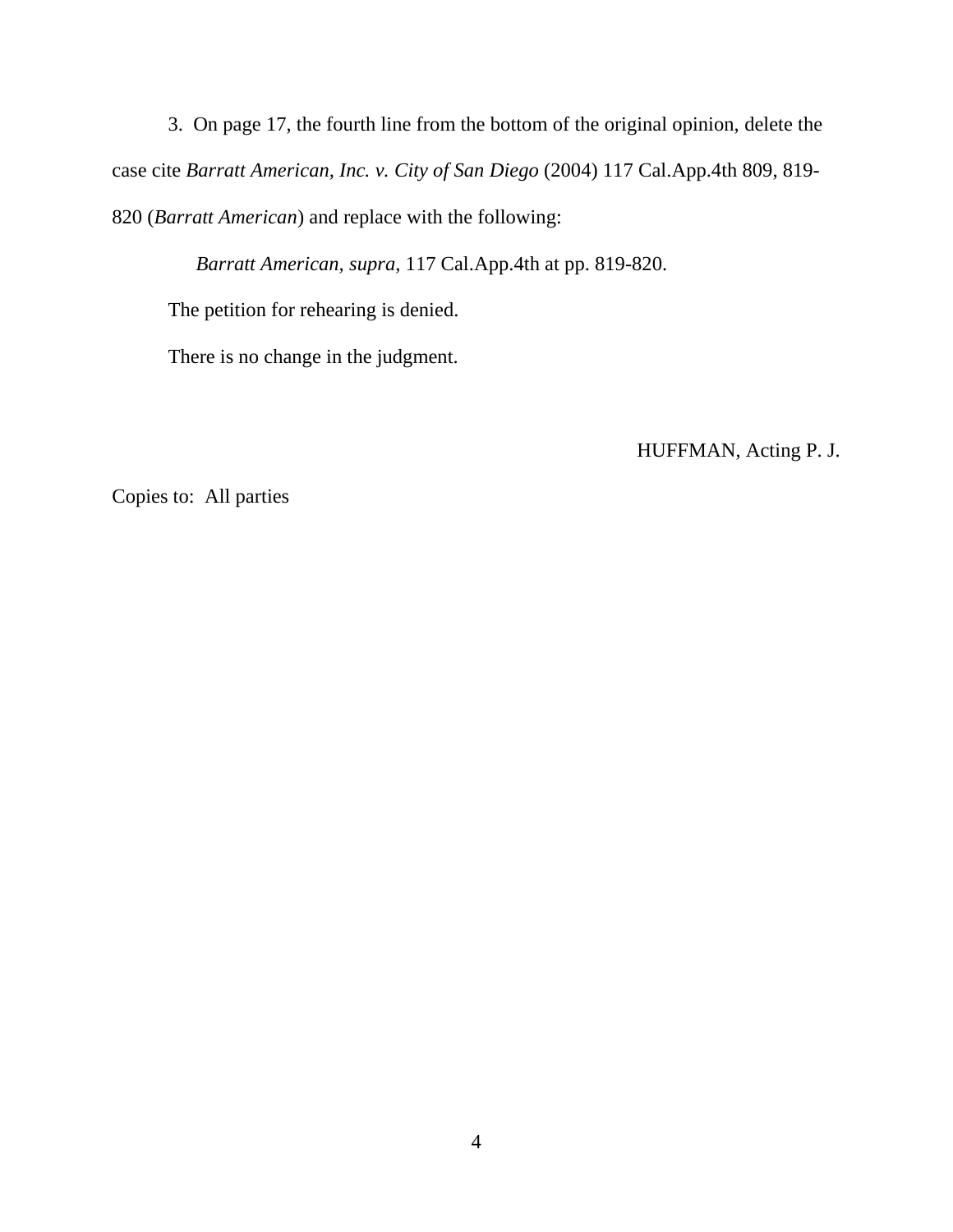## CERTIFIED FOR PUBLICATION

## COURT OF APPEAL, FOURTH APPELLATE DISTRICT

## DIVISION ONE

# STATE OF CALIFORNIA

YVONNE REID et al.,

D072493

Plaintiffs and Appellants,

v.

CITY OF SAN DIEGO et al.,

Defendants and Respondents.

 (Super. Ct. No. 37-2016-00041207- CU-MC-CTL)

APPEAL from a judgment of the Superior Court of San Diego County, Richard E. L. Strauss, Judge. Affirmed.

Law Offices of Ronald A. Marron, Ronald A. Marron and Michael T. Houchin for Plaintiffs and Appellants.

Mara W. Elliott, City Attorney, and Carmen A. Brock, Deputy City Attorney, for

Defendant and Respondent City of San Diego.

Colantuono, Highsmith & Whatley, Michael G. Colantuono and Ryan Thomas

Dunn for Defendant and Respondent San Diego Tourism Marketing District Corporation.

Yvonne Reid and Serena Wong (collectively Plaintiffs) sued the City of San Diego

(City) and the San Diego Tourism Marketing District (TMD) (together, Defendants) in a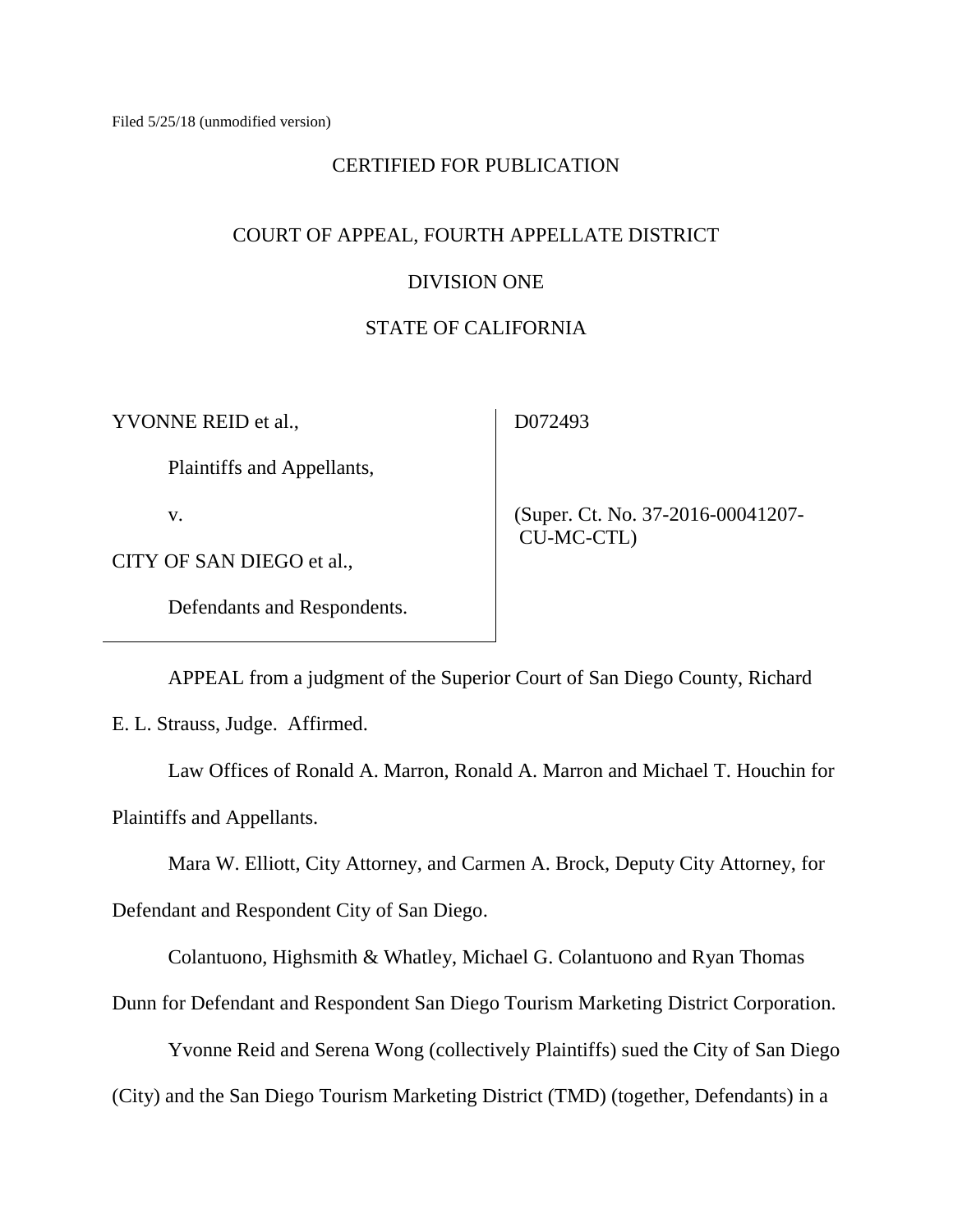putative class action complaint, challenging what they allege is "an illegal hotel tax." The trial court sustained Defendants' demurrer without leave to amend on statute of limitations and other grounds. We affirm, concluding some of the causes of action are time-barred and the remainder fail to state facts constituting a cause of action.

## I. FACTUAL AND PROCEDURAL BACKGROUND1

A. *Legal Background—The Procedural Ordinance and 2008 Assessment*

Under the Property and Business Improvement District Law of 1994 (PBID of 1994) (Sts. & Hy. Code,  $2$  §§ 36600 et seq.), private property owners in a geographical area can initiate formation of a business improvement district to assess themselves fees to be spent promoting their businesses. (See *Epstein v. Hollywood Entertainment Dist. II Bus. Improvement Dist.* (2001) 87 Cal.App.4th 862, 865.)

In 2007 the City enacted the Tourism Marketing District Procedural Ordinance, San Diego Municipal Code (Municipal Code) section 61.2501 et seq. (Procedural Ordinance). The Procedural Ordinance, an exercise of the City's charter-city authority to establish legislative authority for assessments, is modeled after the PBID of 1994.

The Procedural Ordinance authorized the TMD to be established for five years "to retain and expand the lodging industry which is one of the top revenue generators for the San Diego economy and a key employment sector." The TMD is managed by the San

 $1$  Because this appeal follows a successful demurrer, the facts are derived from those properly alleged in Reid's operative complaint. (See *Gu v. BMW of North America, LLC* (2005) 132 Cal.App.4th 195, 200.)

<sup>2</sup> Undesignated statutory references are to the Streets and Highways Code.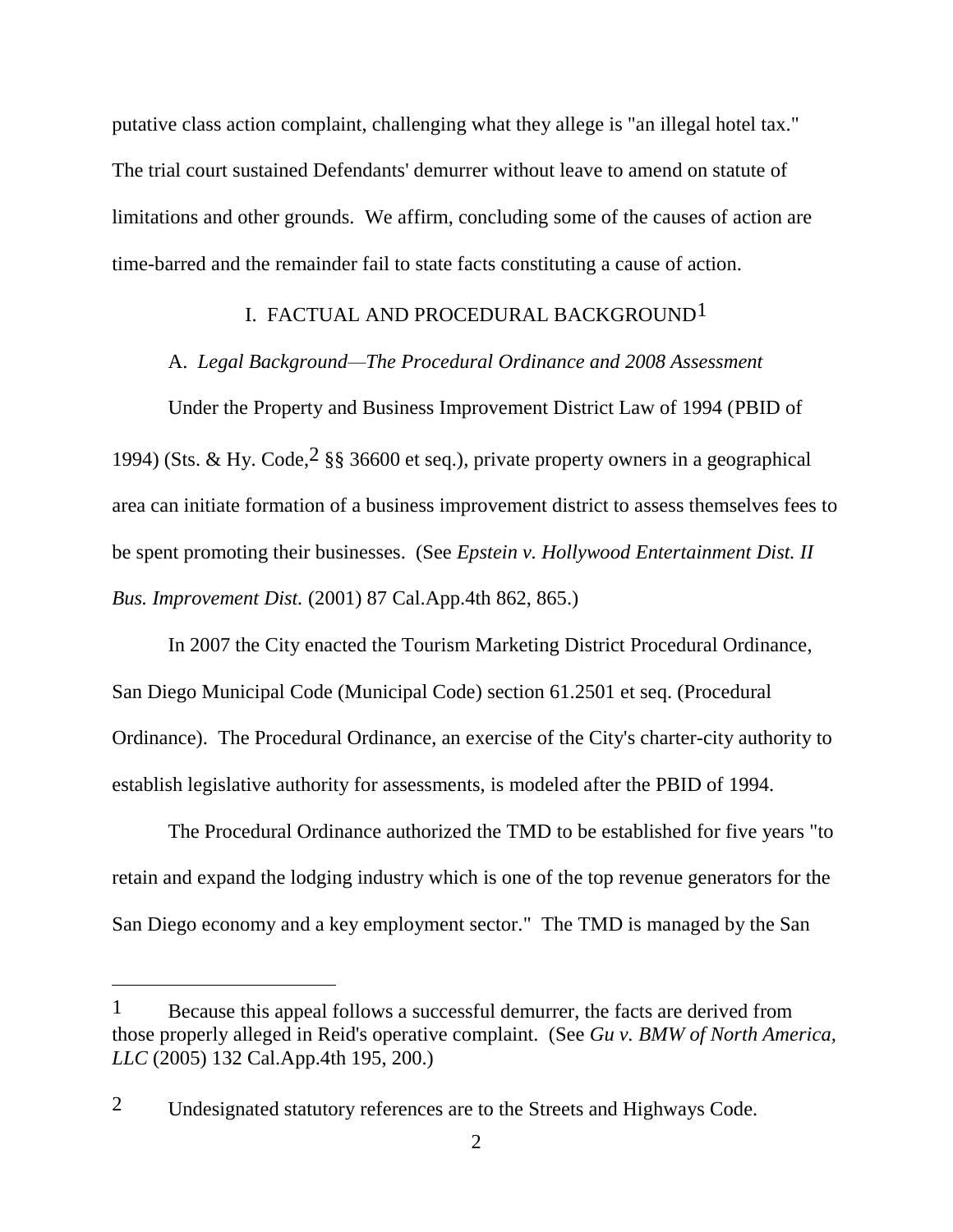Diego Tourism Marketing District Corporation (TMD Corporation). The guiding document for the TMD is the San Diego Tourism Marketing District Management Plan (TMD Plan).

To fund "coordinated joint marketing" and "promotional activities for tourism development," the Procedural Ordinance authorized "the levy of assessments upon the businesses to which the special and specific benefit from those activities is conferred." (Mun. Code, § 61.2501, subds. (a) & (b), italics omitted.)

Under the Procedural Ordinance, in December 2007, the San Diego City Council (City Council) passed a five-year resolution levying assessments at the rate of 2 percent of gross room revenue from transient stays for lodging businesses operating in the City with 70 or more sleeping rooms.

With the City's knowledge and approval, virtually all hotels in the City pass the TMD assessment onto their guests. The City oversees collecting the TMD assessment and ensures the funds are spent consistent with the TMD Plan. During fiscal year 2010, more than \$22 million in assessments was collected and disbursed to the San Diego Convention & Visitors Bureau and other organizations promoting San Diego tourism and "hotel room night consumption."

### B. *Proposition 26*

In November 2010 California voters approved Proposition 26. Proposition 26 sought to tighten existing restrictions on local revenue-generating measures by defining "tax" broadly to mean "any levy, charge, or exaction of any kind imposed by a local government" that did not fall within one of seven enumerated exceptions. It also required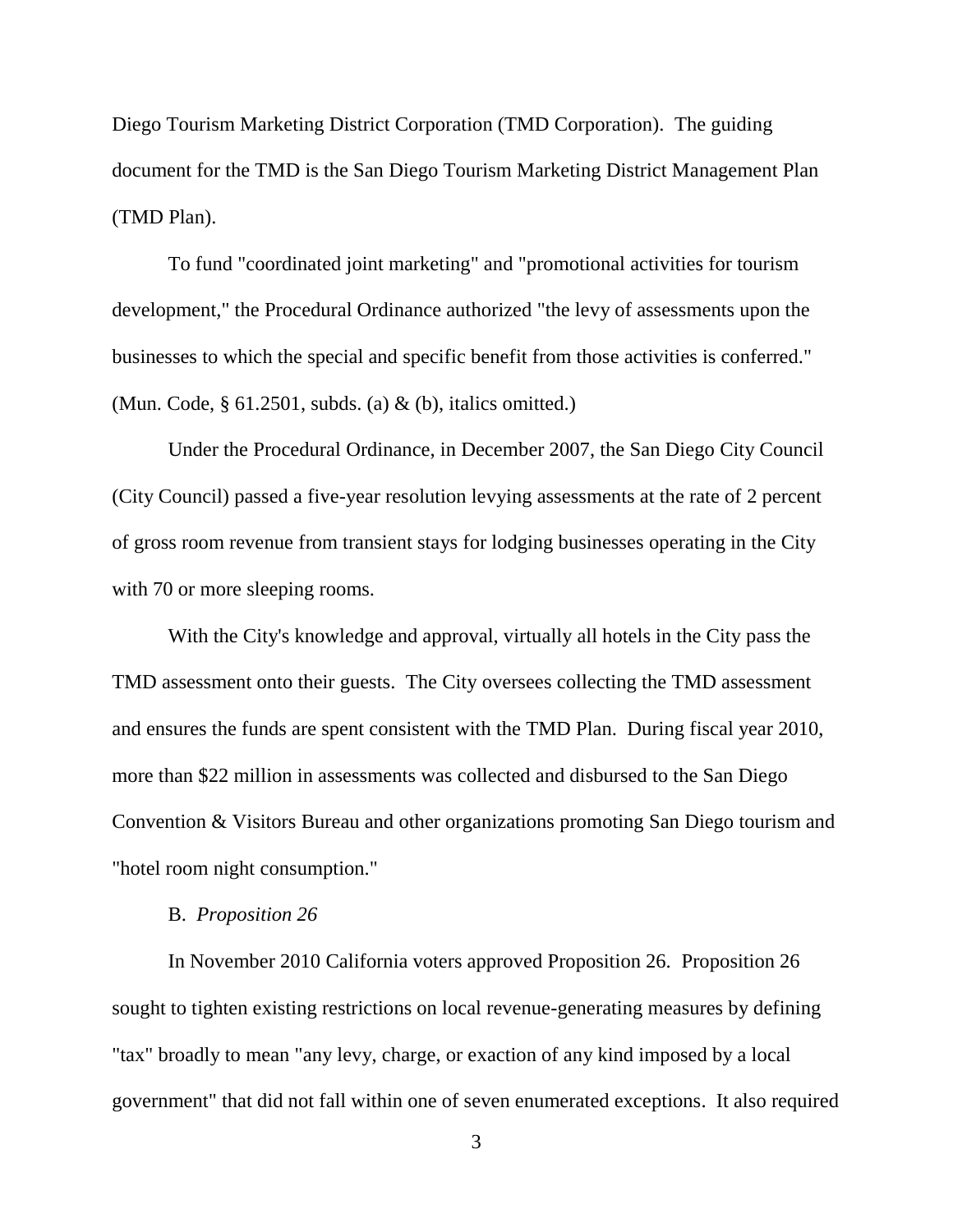the electorate to approve laws increasing taxes, and shifted to the government the burden of demonstrating that any charge, levy, or assessment is not a tax. (Cal. Const., art. XIII C, § 1, subd. (e); see *Schmeer v. County of Los Angeles* (2013) 213 Cal.App.4th 1310, 1322.)

## C. *2012 Renewal Assessment*

In 2012 San Diego hotel operators petitioned the City to renew the TMD for another 39.5 years. On November 26, 2012, the City Council adopted a resolution (R-307843) approving a renewed TMD Plan and levied assessments for 39.5 years (the renewal assessment). Under the renewal assessment, the City assessed *all* hotels in the district, not just those with 70 or more rooms.

## D. *The SDOG Lawsuit*

On December 19, 2012, San Diegans for Open Government (SDOG) filed an action challenging the renewal assessment as being an unconstitutional tax in violation of Proposition 26, *San Diegans for Open Government v. City of San Diego* (Super. Ct. San Diego County, 2017, No. 37-2012-00088065-CU-MC-CTL) (the SDOG litigation). SDOG alleged it is a "non-profit taxpayer and voter organization" and asserted that one of its members owned a single unit subject to the renewal assessment.

Defendants contend the judgment in the SDOG litigation bars Plaintiffs' action here under claim preclusion (res judicata) principles. To place those arguments in context, we briefly describe the SDOG litigation.

The SDOG lawsuit named as defendants "City of San Diego; and all persons interested in the matter of the renewal of the [TMD], the levying of assessments upon the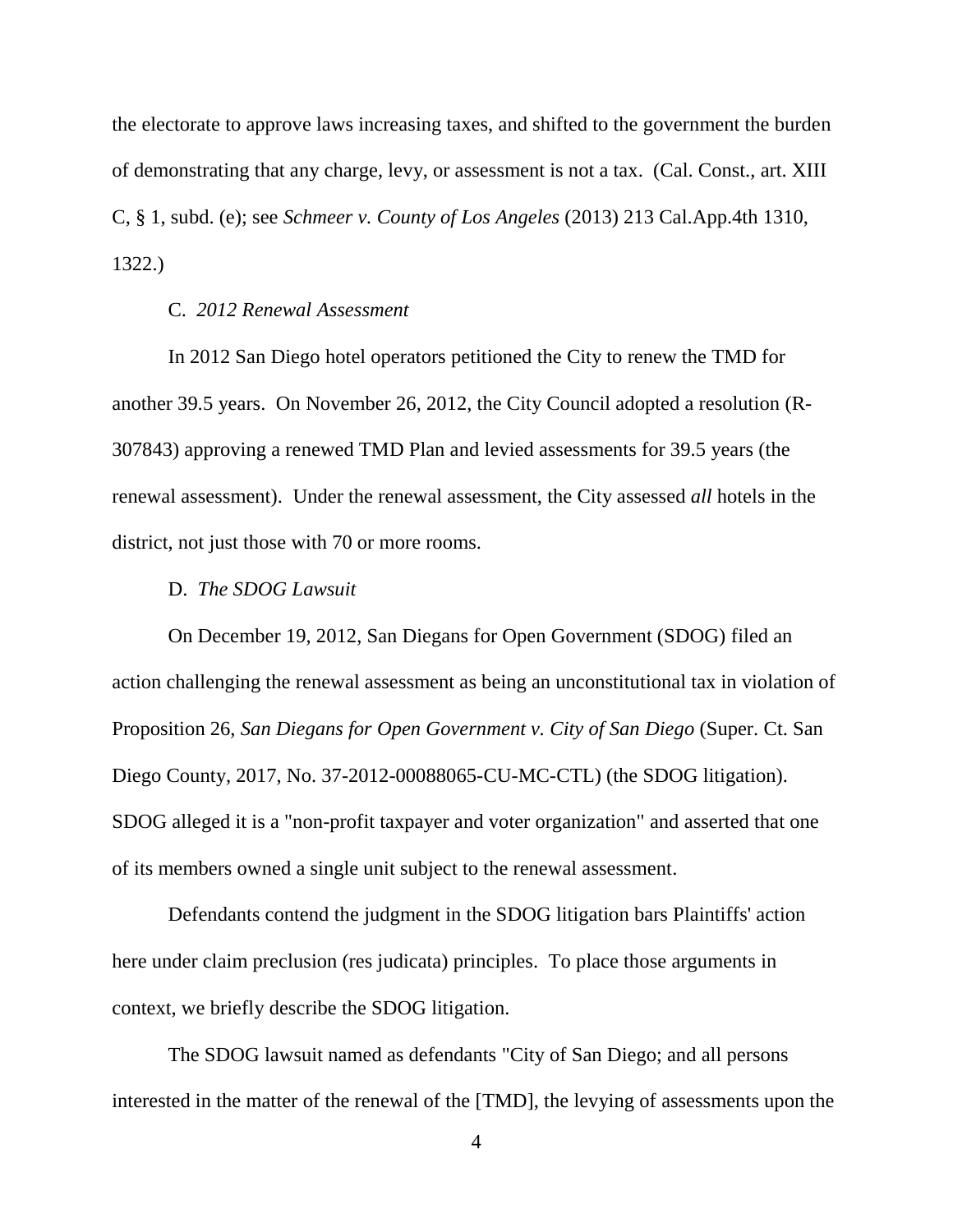assessed businesses for a period of thirty-nine and one-half years, and the prescribing of a method for collection of assessments." Subsequently, the TMD Corporation also appeared as a defendant.

In the operative complaint, SDOG alleged it brought the action "under Code of Civil Procedure [s]ections 860 et seq. and 1060 et seq., Streets and Highways Code [s]ection 36633, and San Diego Municipal Code [s]ection 61.2526, among other laws and as appropriate."3 After SDOG voluntarily dismissed one cause of action and another was summarily adjudicated in the City's favor, by 2016 "'[t]he gravamen of SDOG's claim [was] that the TMD assessment is an illegal tax that was euphemistically labeled an "assessment" to get around the voter-approval requirements'" in Proposition 26.

## E. *August 2016 Amendment*

In August 2016, while the SDOG litigation was pending, the City Council adopted a resolution (R-310664) eliminating hotels with fewer than 70 rooms from the TMD assessment (the 2016 amendment). The City believed the 2016 amendment was more compliant with Proposition 26 because "[a]rguably, only the larger hotels receive a direct benefit from the marketing expenditures such that only the larger hotel operations should be assessed."

<sup>3</sup> Code of Civil Procedure section 860 et seq. pertains to validation proceedings, and section 1060 of that Code governs declaratory relief. Streets and Highways Code section 36633 contains a 30-day limitation period for actions challenging the validity of an assessment under the PBID of 1994.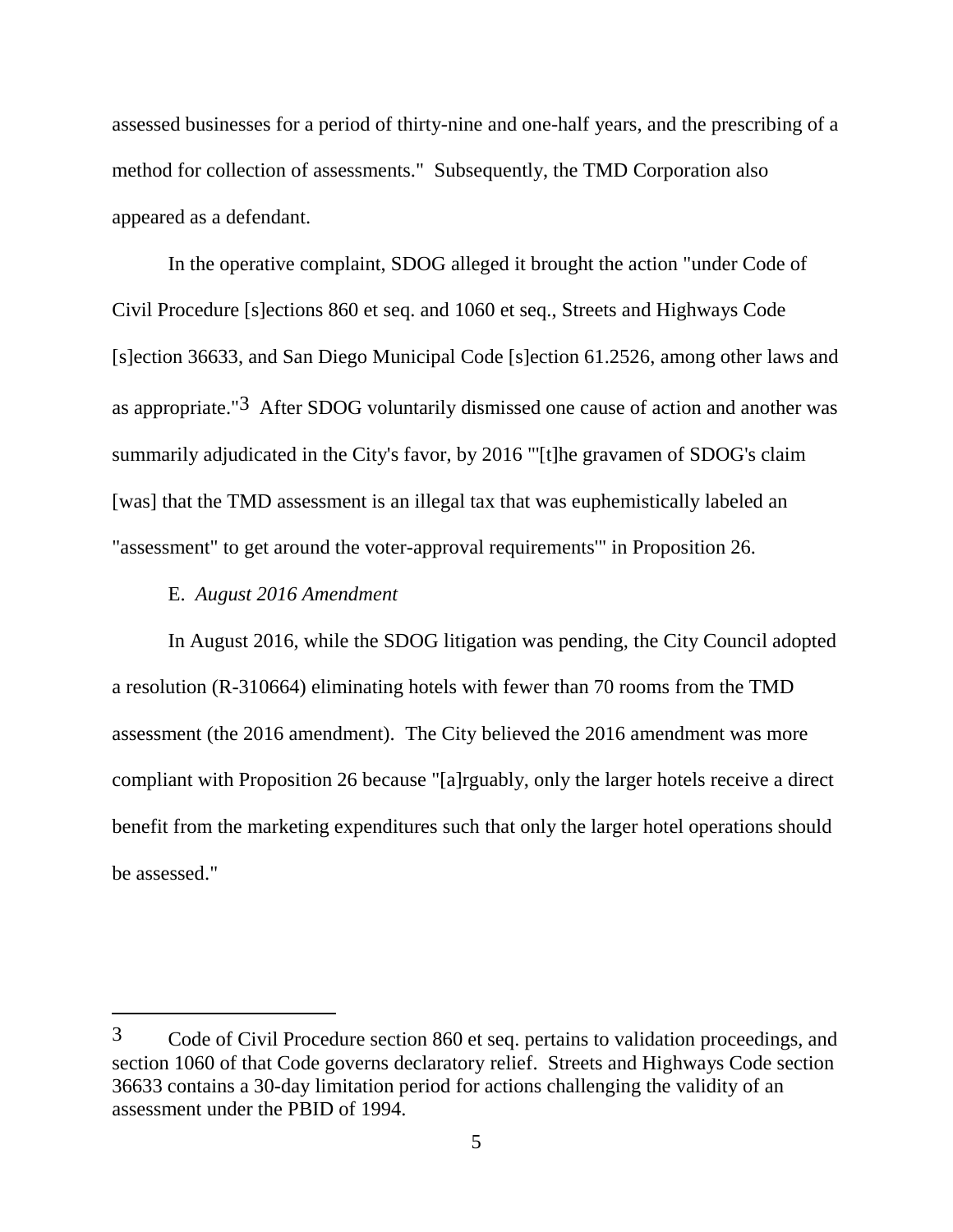#### F. *Judgment in the SDOG Litigation*

After the 2016 amendment, the defendants in the SDOG litigation moved for judgment on the pleadings, asserting (1) SDOG lost standing because it claimed only one owner of one rental property as a member, which was no longer subject to the assessment; and (2) the action was moot because the 2012 renewal assessment was superseded by the 2016 amendment.

On September 30, 2016, the trial court entered judgment for the defendants in the SDOG litigation, ruling the action was "moot."

## G. *Reid's Action*

Approximately two months after the SDOG judgment, Reid filed the instant action. The following month, Plaintiffs filed a first amended complaint (complaint) "individually and on behalf of all others similarly situated and the general public." The class period is January 1, 2013 to August 31, 2016. Unlike the SDOG litigation, Plaintiffs are alleged to be hotel *guests* who paid the assessment as part of their hotel bill.

The gravamen of Plaintiffs' claim is that the 2012 renewal assessment is a disguised tax that violates Proposition 26 because it was never submitted to the electorate for a vote. Plaintiffs allege that the City "uses the [TMD] as a ruse to raise revenue for the general fund without having to seek voter approval to impose a new tax." Plaintiffs allege that Reid was charged TMD assessments for hotel stays in December 2015 and March 2016, and Wong was charged such assessments in December 2013, September 2014, and "on other occasions during the [c]lass [p]eriod." The complaint alleges that Plaintiffs and the class members "paid this illegal 'hidden hotel tax' that Defendants have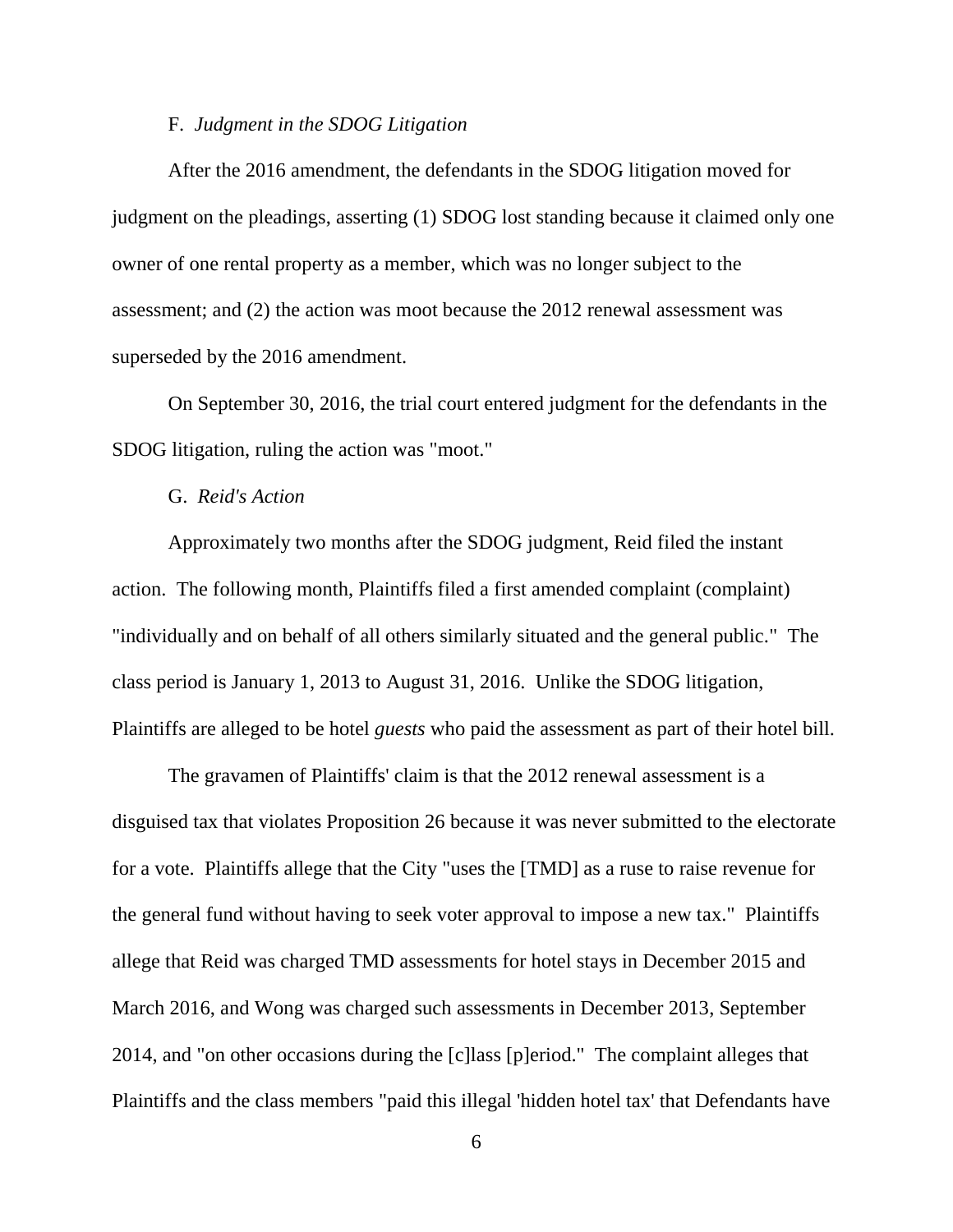disguised as a Tourism Marketing District Assessment" by staying at one or more of the assessed hotels during the period between January 1, 2013 and August 31, 2016. The complaint alleges the TMD assessment is "really a 'tax'" within the meaning of article XIII C, section 1, subdivision (e) of the California Constitution and, because the TMD was formed without voter approval as required by law, the City's imposition of the TMD assessment is unlawful. The complaint challenges "the legality of the TMD Procedural Ordinance" and seeks a declaration of the parties' rights "with respect to the TMD Operating Agreement dated November 26, 2012" [TMD Agreement] and the "TMD Management Plan dated September 11, 2012 [TMD Plan]."

The complaint contains five causes of action: (1) declaratory relief that the TMD Plan and TMD Agreement are invalid because the City lacked the legal capacity to authorize the levy of the TMD assessment without first obtaining voter approval as required by Proposition 26; (2) declaratory relief challenging the TMD Procedural Ordinance as unconstitutional because it "has imposed an illegal tax"; (3) declaratory relief challenging the TMD Procedural Ordinance as unconstitutional because it denies equal protection by making classifications between business owners with respect to the fundamental right to vote; (4) waste of taxpayer funds; and (5) a petition for a writ of mandate seeking a constructive trust and restitution of "the amounts in which the [City] has been unjustly enriched through its unlawful imposition of the TMD Assessment."

#### H. *Demurrer*

Defendants demurred to the complaint, asserting the first (declaratory relief Proposition 26 violation), fourth (taxpayer waste), and fifth causes of action (writ of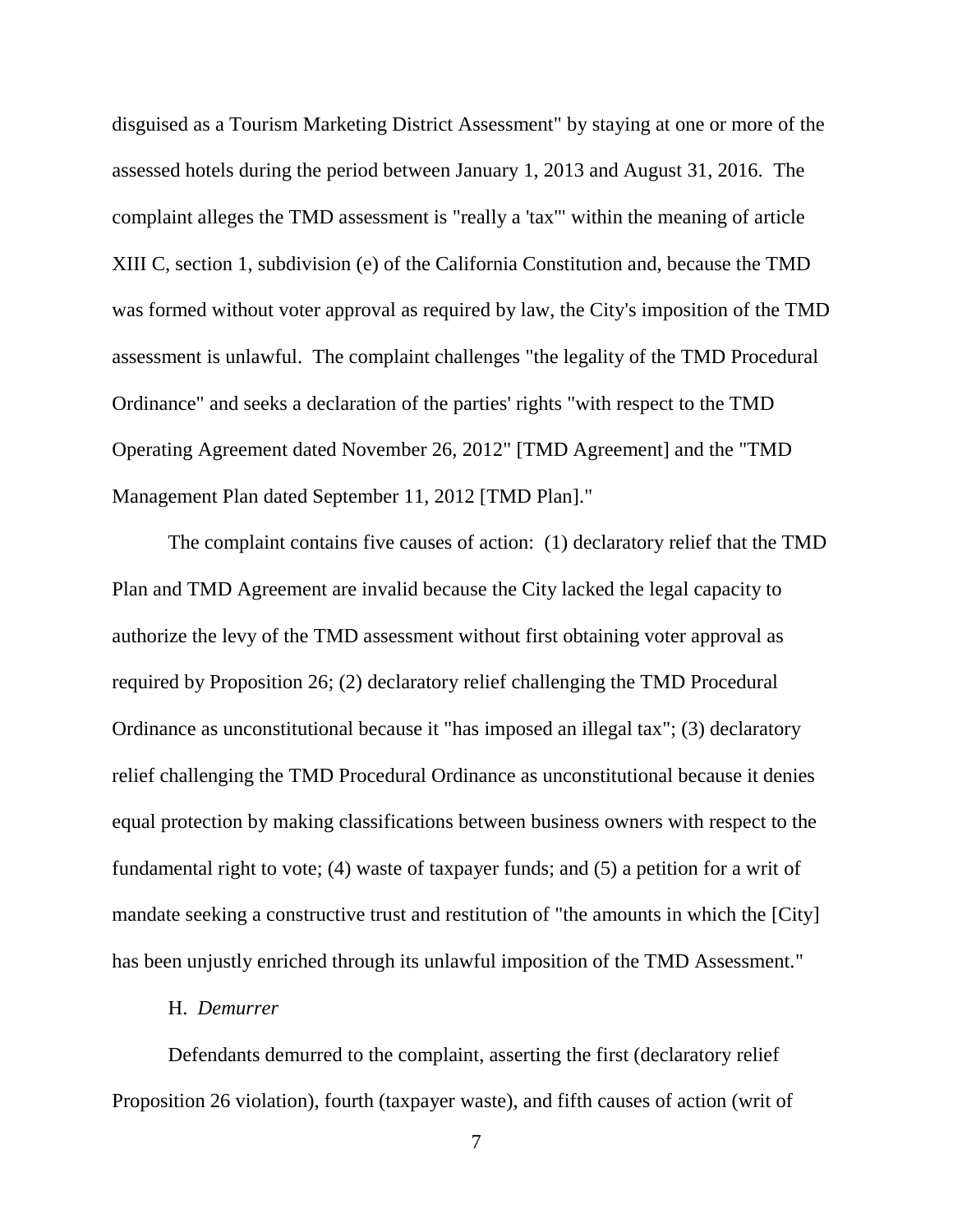mandate) were barred by (1) the res judicata effect of the judgment of dismissal in the SDOG litigation and (2) either the 30-day statute of limitations in Municipal Code sections 61.2517 and 62.2526, subdivision (b) or the 60-day period for bringing a reverse validation proceeding under Municipal Code section 61.2526, subdivision (a) and Code of Civil Procedure section 860 et seq. Defendants also asserted that the first cause of action was moot because the 2012 renewal assessment had been superseded by the August 2016 amendment.

Defendants demurred to the second cause of action (Procedural Ordinance is an unconstitutional tax) on the grounds that the ordinance does not itself impose anything, but "merely creates the framework for the City Council to later do so."

Defendants demurred to the third cause of action (equal protection) on the grounds a public entity may properly allow only those who pay a levy to vote on its approval. Defendants also asserted that Plaintiffs lacked standing to challenge the 2012 renewal assessment because only owners or operators of hotels pay the assessment to the City, and thus only they (and not hotel guests) have standing.4

Opposing the demurrer, Plaintiffs asserted the SDOG judgment had no preclusive effects because that action was not a reverse validation action and, in any event, judgment was not entered on the merits. Plaintiffs also asserted the "primary relief" sought is

<sup>4</sup> Concurrently with their demurrer, Defendants filed a motion for sanctions against Plaintiffs and their attorneys under Code of Civil Procedure section 128.7, asserting the complaint is frivolous because the judgment in the SDOG litigation was "in rem" and binding, and also because the complaint is time-barred. Although the trial court sustained the demurrer, it denied the sanctions motion.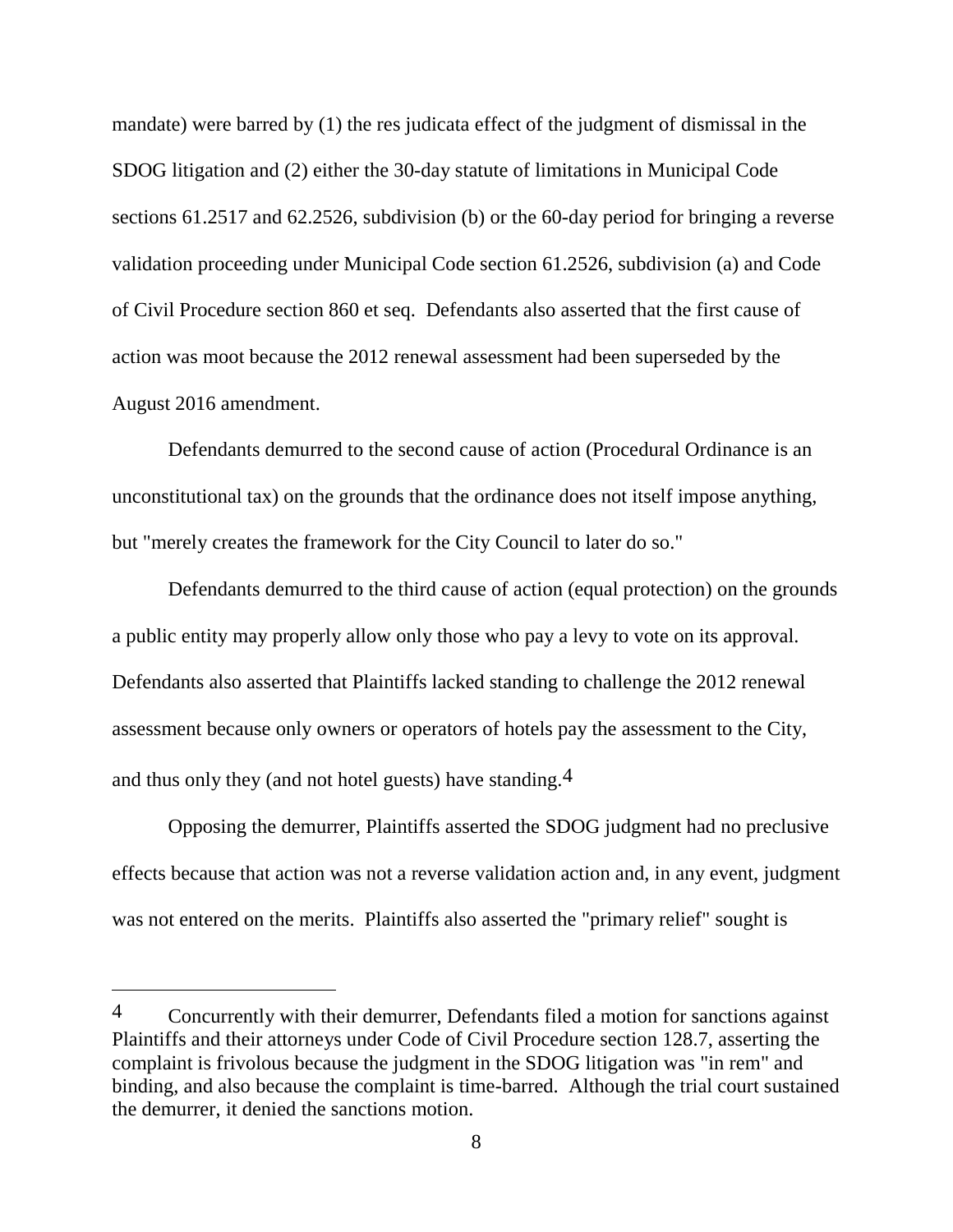"equitable in nature" and, therefore, "the statute of limitations set forth in the validation statutes and the [Procedural Ordinance] simply do not apply." Plaintiffs argued the validation statutes do not apply because "this action does not involve the issuance of bonds." Alternatively, plaintiffs asserted that any limitation period was equitably tolled during the pendency of the SDOG lawsuit. Plaintiffs asserted they had standing because the assessed hotel owners and operators "simply collect a tax that is imposed upon their hotel guests." Plaintiffs asked for leave to amend if the court was inclined to sustain the demurrer, but did not specify what additional facts might be alleged.

The court sustained the demurrer to the first, fourth, and fifth causes of action "on the grounds the claims are barred by the [60-day] statute of limitations" in Municipal Code section 61.2526, subdivision (a) and Code of Civil Procedure section 860 [validation statutes]. The court also held such claims were precluded by the SDOG judgment. The court sustained the demurrer to the second cause of action on the grounds the Procedural Ordinance does not impose or assess tax. Citing *Salyer Land Co. v. Tulare Lake Basin Water Storage Dist.* (1973) 410 U.S. 719 (*Salyer*), the court sustained the demurrer to the third cause of action (equal protection) on the grounds a public entity may limit approval of an assessment to those entities that pay it. Plaintiffs timely appealed from the judgment of dismissal.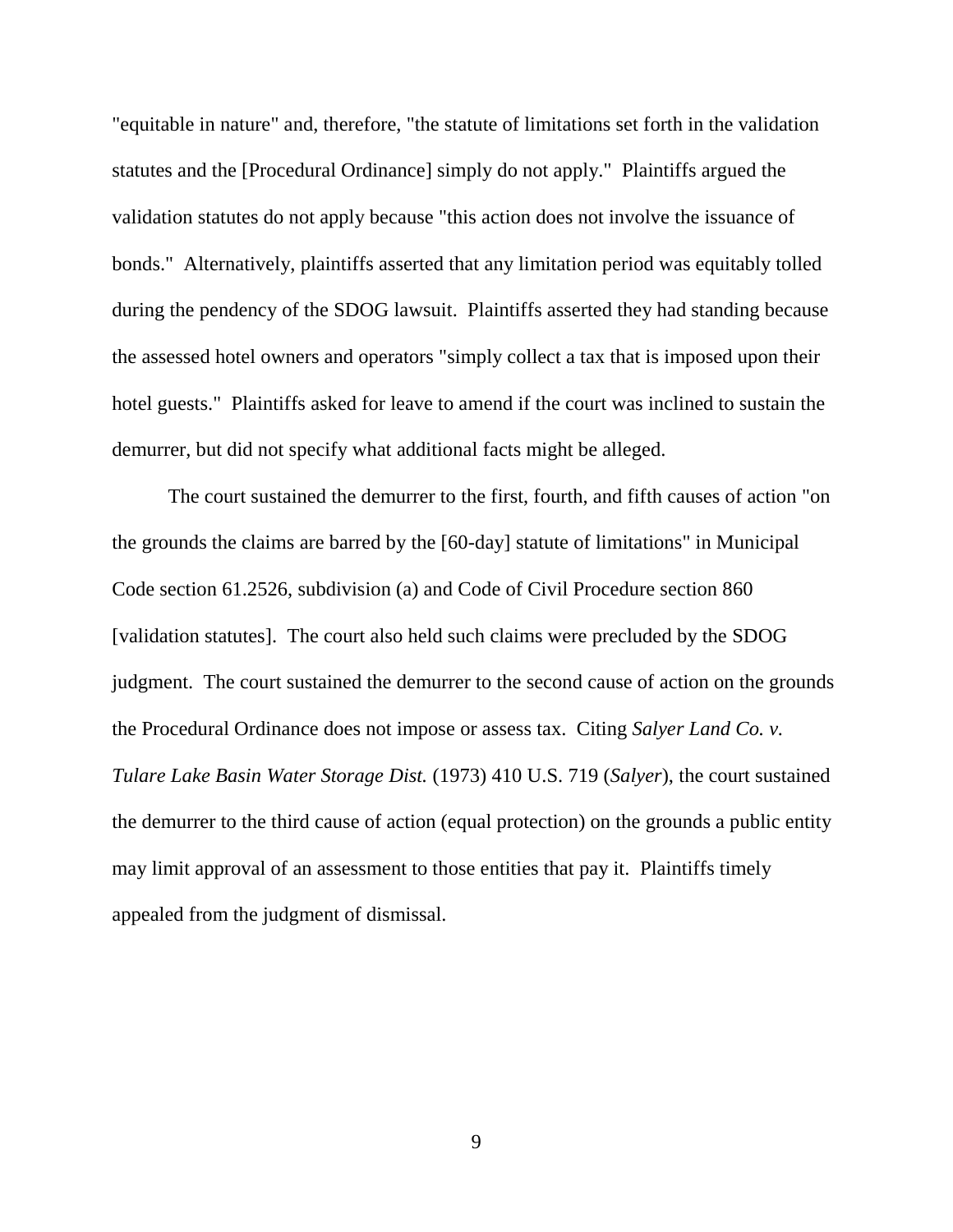#### DISCUSSION

## II. *THE COURT CORRECTLY SUSTAINED THE DEMURRER*

## A. *The Standard of Review*

"The standards for reviewing a judgment of dismissal following the sustaining of a demurrer without leave to amend are well settled. '"'We treat the demurrer as admitting all material facts properly pleaded, but not contentions, deductions or conclusions of fact or law. [Citation.] We also consider matters which may be judicially noticed.' [Citation.] Further, we give the [complaint] a reasonable interpretation, reading it as a whole and its parts in their context. [Citation.] When a demurrer is sustained, we determine whether the [complaint] states facts sufficient to constitute a cause of action. [Citation.] And when it is sustained without leave to amend, we decide whether there is a reasonable possibility that the defect can be cured by amendment: if it can be, the trial court has abused its discretion and we reverse; if not, there has been no abuse of discretion and we affirm. [Citations.] The burden of proving such reasonable possibility is squarely on the plaintiff."'" (*Finch Aerospace Corp. v. City of San Diego* (2017) 8 Cal.App.5th 1248, 1251-1252.)

We will affirm "'if proper on any grounds stated in the demurrer, whether or not the trial court acted on that ground.'" (*Melton v. Boustred* (2010) 183 Cal.App.4th 521, 528.) "Thus, 'we do not review the validity of the trial court's reasoning but only the propriety of the ruling itself.'" (*Popescu v. Apple, Inc.* (2016) 1 Cal.App.5th 39, 50.)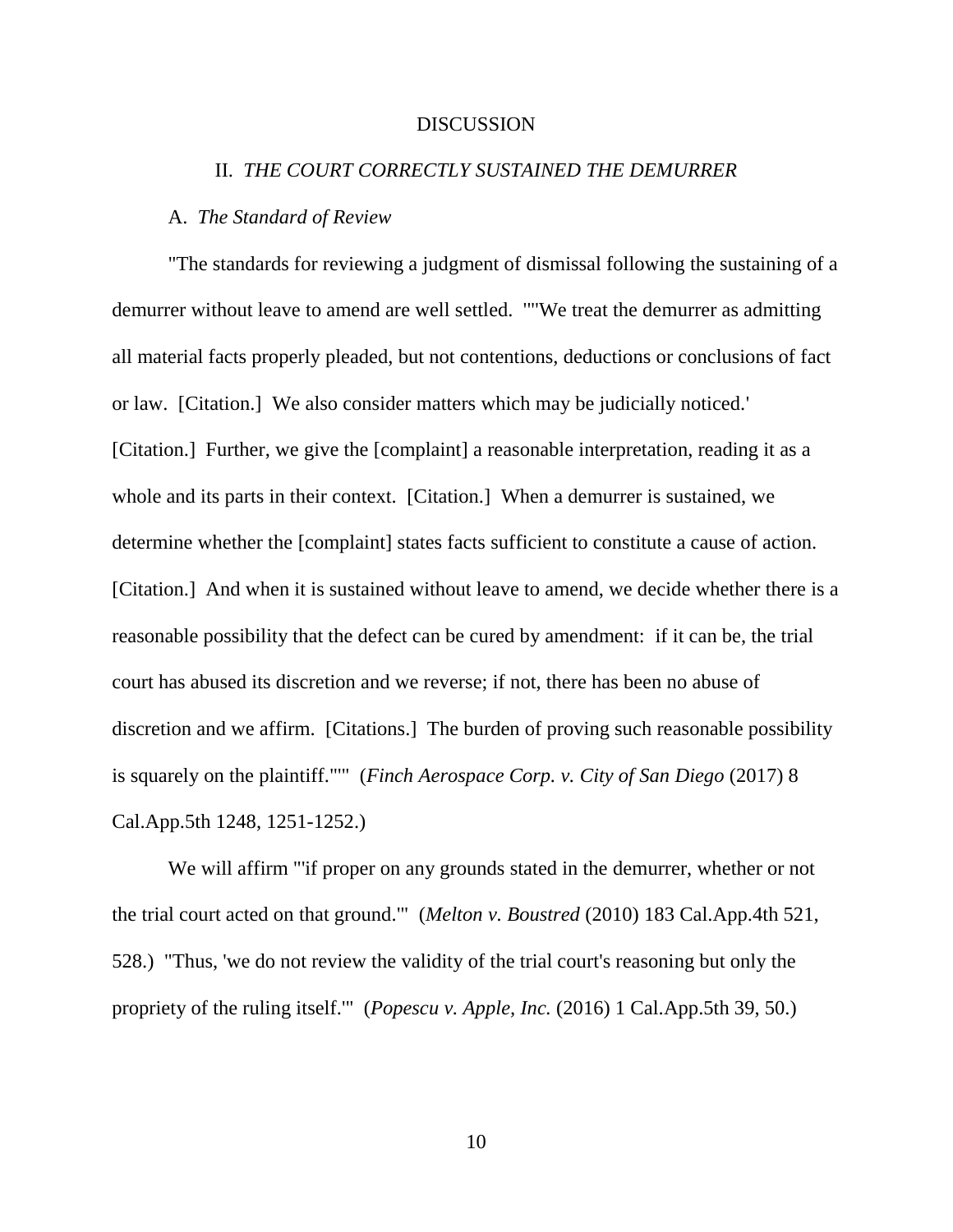B. *The First, Fourth, and Fifth Causes of Action Are Barred by the 30-Day Statute of Limitations*

1. *The 30-day limitation period in Municipal Code section 61.2517*

The Procedural Ordinance contains two separate 30-day statutes of limitations for actions contesting assessments and related actions.

Municipal Code section 61.2517 provides in part: "The validity of an assessment levied . . . shall not be contested in any action or proceeding unless the action or proceeding is commenced within 30 days after the resolution establishing the district and levying the assessment is adopted." (Italics omitted.)

Municipal Code section 61.2526 provides a 30-day limitation period for actions challenging assessments as well as other related challenges by providing in part: "An action to determine the validity of assessments, contracts, improvements, or activities, or the amendment or approval of a district management plan, including but not limited to an amendment that changes, clarifies, or disestablishes a benefit zone or category of businesses" (*id.*, subd. (a), italics omitted) must be brought within "30 days after the matter is deemed to be in existence" (*id.*, subd. (b)), which is defined as "upon its authorization by the City Council" (*id.*, subd. (a)).

Defendants demurred to the first (illegal tax in violation of Proposition 26), fourth (taxpayer waste claim), and fifth (writ of mandate) causes of action, asserting these claims were time-barred under these 30-day limitation periods.

Plaintiffs concede the City Council renewed the TMD and levied the renewal assessment by resolution on November 27, 2012. Thus, Plaintiffs' lawsuit, filed nearly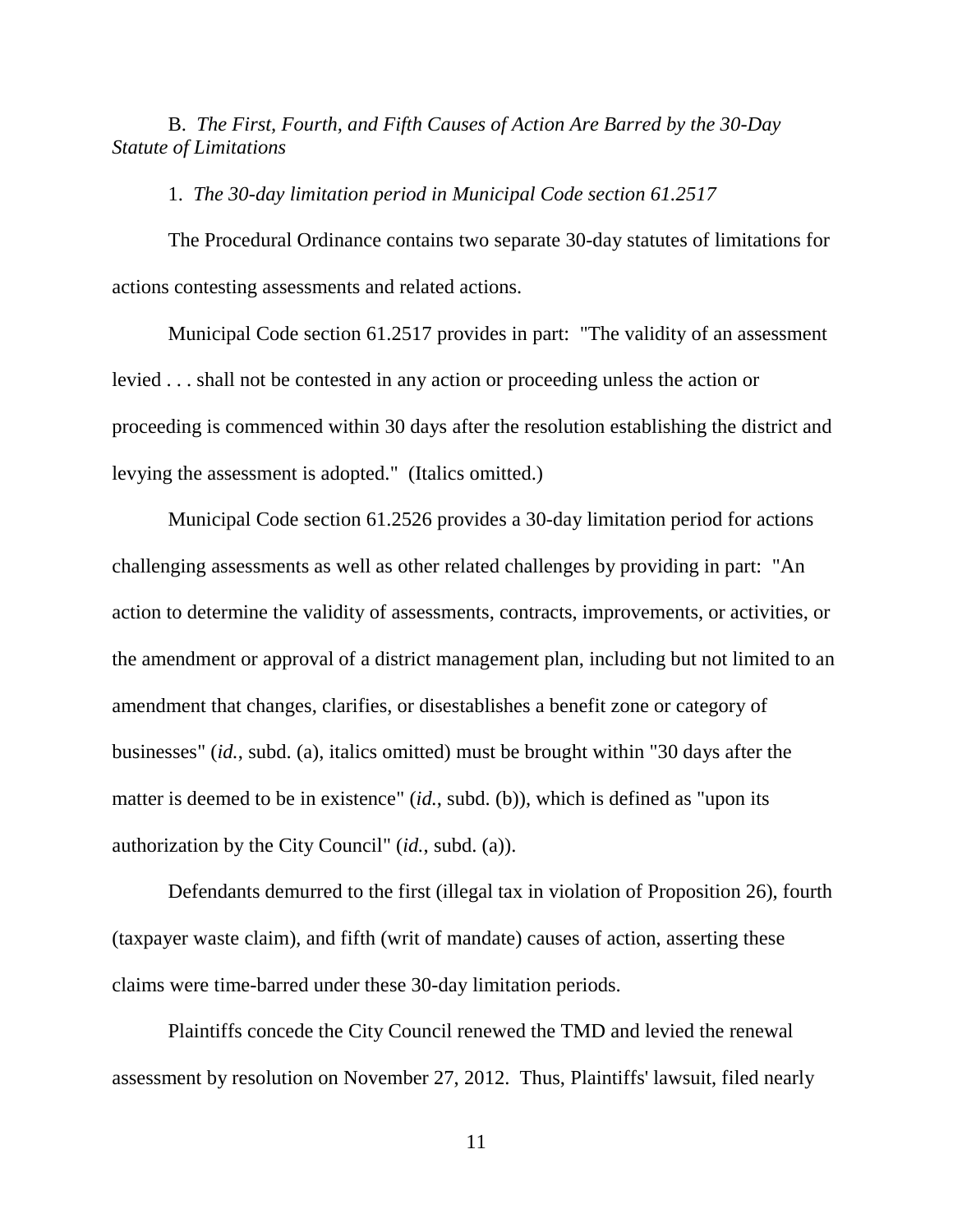*four years later*, is clearly time-barred unless the 30-day limitation period is unlawful, some tolling principle applies, or laches applies in lieu of the 30-day statute of limitations.

### 2. *No due process violation*

Citing *McKesson Corp. v. Div. of Alcoholic Bevs. & Tobacco* (1990) 496 U.S. 18, Plaintiffs contend the due process clause of the Fourteenth Amendment to the United States Constitution obligates the taxing authority to provide "'meaningful backwardlooking relief'" to rectify "'any unconstitutional deprivation'" and the taxpayer must be provided a "'clear and certain remedy.'" Plaintiffs assert the 30-day statute of limitations denies "'meaningful backward-looking relief'" because the City Council's resolution provided the renewal assessment would not take effect until January 1, 2013, and thus the last day to challenge the assessment would have been December 27, 2012, "before the tax even took effect." Plaintiffs assert that, as a result, "no taxpayer" would ever be able to timely challenge the alleged unconstitutional tax.

A limitation period is consistent with due process if it provides a reasonable time to bring the action. (*Kupka v. Board of Administration* (1981) 122 Cal.App.3d 791, 797.) Here, it is unnecessary to speculate whether a taxpayer *could* timely challenge the renewal assessment within the 30-day limitation period—because it is a demonstrable reality that SDOG did exactly that. On December 19, 2012—i.e., within the 30-day limitation period—SDOG filed its lawsuit challenging the November 27, 2012 City Council resolution as imposing an unconstitutional tax.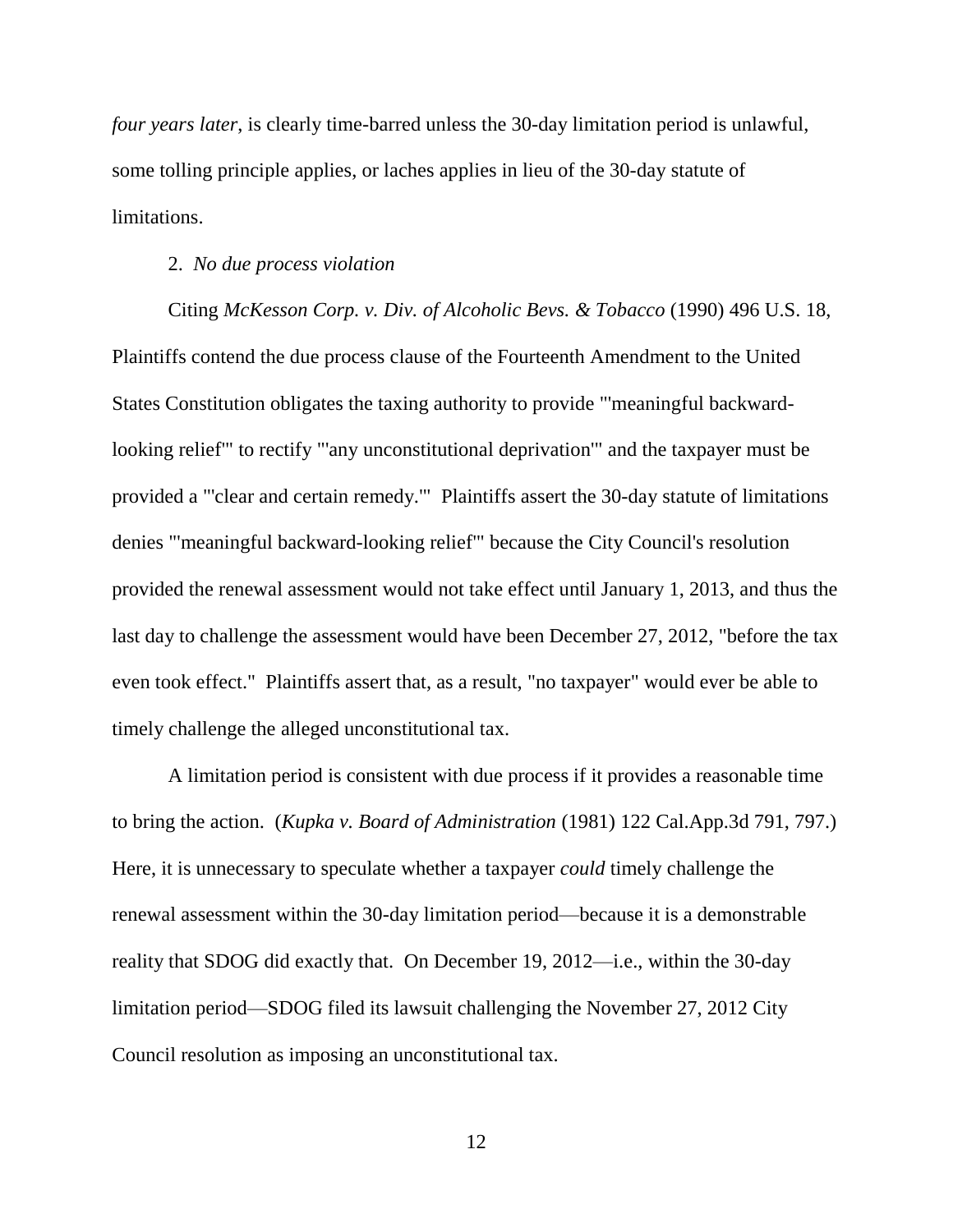Moreover, Plaintiffs are also incorrect in asserting that such challenges would be time-barred before the cause of action accrued. The November 27, 2012 City Council resolution provides that the assessments "are hereby levied"—i.e., they were levied on November 27, 2012. Thus, contrary to Plaintiffs' contention, the resolution does not delay the effective date to a point beyond the 30-day limitation period.

Citing *Sipple v. City of Hayward* (2014) 225 Cal.App.4th 349 (*Sipple*), *Tracfone Wireless, Inc. v. County of Los Angeles* (2008) 163 Cal.App.4th 1359 (*Tracfone*), *Decorative Carpets, Inc. v. State Bd. of Equalization* (1962) 58 Cal.2d 252 (*Decorative Carpets*), *Delta Air Lines, Inc. v. State Board of Equalization* (1989) 214 Cal.App.3d 518 (*Delta Air*), and *Scol Corp. v. City of Los Angeles* (1970) 12 Cal.App.3d 805 (*Scol Corp*.), Plaintiffs contend "California courts have also repeatedly held that taxpayers must be entitled to some form or [*sic*] relief to prevent the unjust enrichment of the taxing authority" and that a 30-day statute of limitations is too short to be consistent with these cases.

However, these cases do not support Plaintiffs' assertion. The primary issue in *Sipple*, *supra*, 225 Cal.App.4th 349 was whether an internet service provider had standing to sue for a tax refund where its customers had paid the tax. (*Id*. at p. 358.) *Tracfone*, *supra*, 163 Cal.App.4th 1359 is not helpful for the same reason; it too involved standing, not the statute of limitations. (*Id.* at p. 1361.)

*Decorative Carpets*, *supra*, 58 Cal.2d 252 is also off point. There, a carpet retailer sought a refund of sales tax. The retailer intended to keep the refund and not return it to its customers, even though the retailer had charged them a sales tax reimbursement. (*Id*.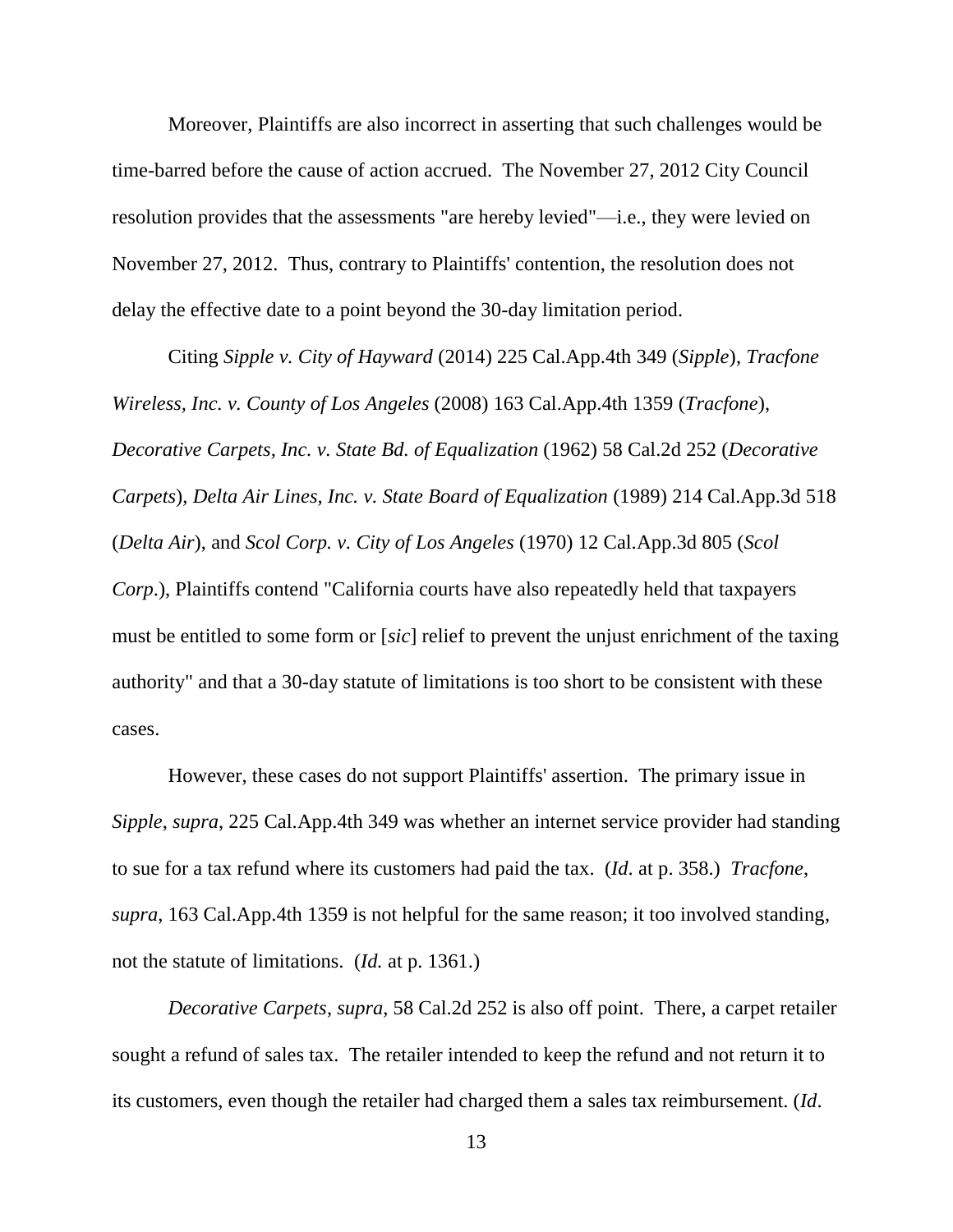at pp. 253-254.) The California Supreme Court held that the taxing authority could "insist as a condition of refunding overpayments to [the retailer] that [the retailer] discharge its trust obligations to its customers" by refunding to them the sales tax reimbursement they had paid. (*Id.* at p. 255.)

*Delta Air*, *supra*, 214 Cal.App.3d 518 is similarly inapposite. There, the airline brought an action to recover sales and use taxes. (*Id.* at p. 520.) The case has no statute of limitations issue. Nor does *Scol Corp*., *supra*, 12 Cal.App.3d 805, which is a standing case.

Plaintiffs cite no case holding or suggesting that the 30-day limitation period in Municipal Code section 61.2517 is unlawful. Indeed, the 30-day limitation period provided in that ordinance is nearly verbatim of the 30-day statute of limitations in section 36633 in the PBID of 1994, upon which the Procedural Ordinance is modeled:

| Municipal Code section 61.2517                                                                                                                                                                                                                                                                                | Section 36633, PBID of 1994                                                                                                                                                                                                                  |
|---------------------------------------------------------------------------------------------------------------------------------------------------------------------------------------------------------------------------------------------------------------------------------------------------------------|----------------------------------------------------------------------------------------------------------------------------------------------------------------------------------------------------------------------------------------------|
| "The validity of an assessment levied<br>under this Division shall not be contested<br>in any action or proceeding unless the<br>action or proceeding is commenced within<br>30 days after the resolution establishing<br>the district and levying the assessment is<br>adopted $\dots$ ." (Italics omitted.) | "The validity of an assessment levied<br>under this part shall not be contested in<br>any action or proceeding unless the action<br>or proceeding is commenced within 30<br>days after the resolution levying the<br>assessment is adopted " |

"What constitutes a reasonable time [to bring suit] is a question ordinarily left to the Legislature, whose decision a court will not overrule except where palpable error has been committed." (*Friedland v. City of Long Beach* (1998) 62 Cal.App.4th 835, 846.) Here, the 30-day limit to commence an action challenging the renewal assessment is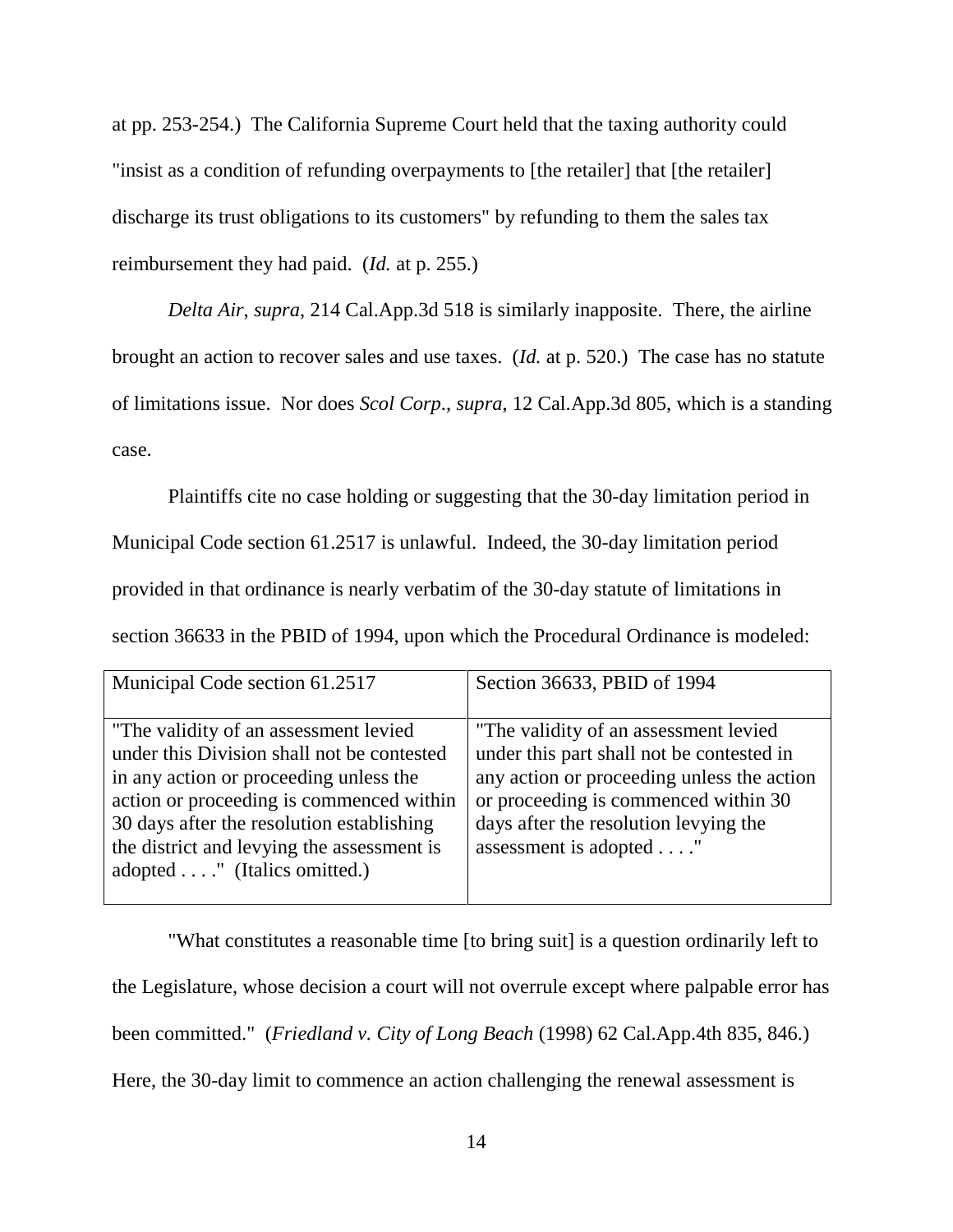reasonable given the City's interest in promptly resolving any questions about the validity of the assessment and implementing the TMD's goals. (See *The Inland Oversight Committee v. City of Ontario* (2015) 240 Cal.App.4th 1140 [applying 30-day limit to appeal in section 36633].)

Indeed, California law provides numerous 30-day statutes of limitations. (See 3 Witkin, Cal. Procedure (5th ed. 2008) Actions, § 475, pp. 606-607 [listing several 30-day statutes of limitations]; see also Bus. & Prof. Code, § 19463 [30 days to contest action suspending or revoking a license (horse racing)]; Gov. Code, § 11523 [30 days to challenge certain administrative decisions of the Fair Employment and Housing Commission]; Pub. Resources Code, § 21167, subd. (b) & (c) [30 days to contest certain governmental action under the California Environmental Quality Act]; Sts. & Hy. Code, § 10400 [30 days to challenge an assessment levied under the Municipal Improvement Act of 1913]; Rev. & Tax Code, § 4808 [30 days to challenge alleged illegal or unconstitutional property tax assessment].)

### 3. *No basis for equitable tolling*

Plaintiffs contend that if a 30-day statute of limitations applies, the court erred in failing to equitably toll the limitation period. Citing *McDonald v. Antelope Valley Community College Dist.* (2008) 45 Cal.4th 88 (*McDonald*), Plaintiffs assert that when "'"an injured person has several legal remedies and, reasonably and in good faith, pursues one,"'" the limitation period is tolled because the defendant has timely received notice of the first of two proceedings. Plaintiffs' theory is that the SDOG litigation, which also challenged the renewal assessment, was timely filed and "Defendants were therefore put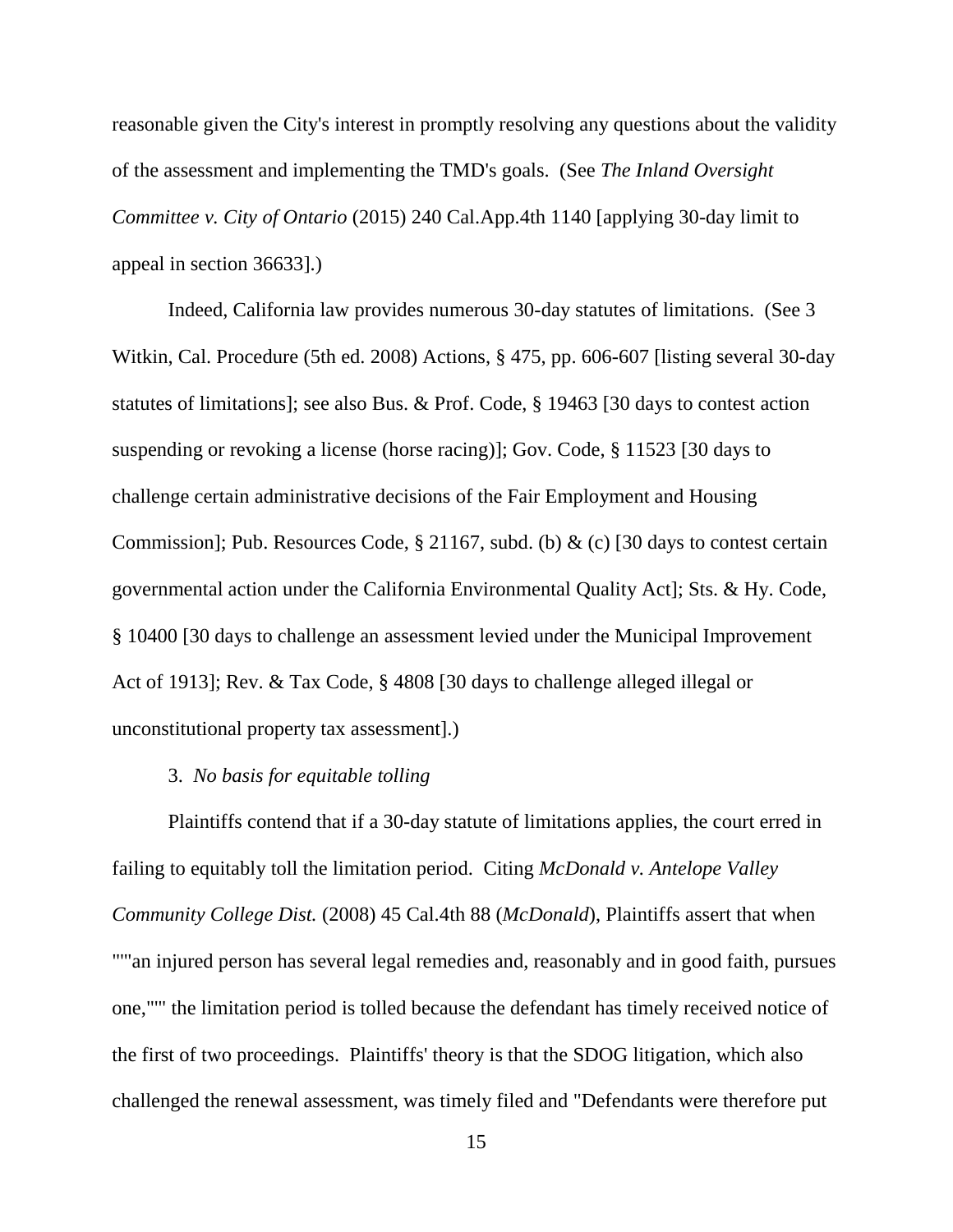on timely notice of the first of two lawsuits." Plaintiffs contend that because the SDOG litigation was dismissed as moot, Defendants "will not be unfairly prejudiced if this action is allowed to proceed."

Equitable tolling of the statute of limitations has been recognized in California only where (1) the plaintiff is pursuing an alternative remedy in another forum; (2) under narrow circumstances, while plaintiff is pursuing the same remedy in the same forum; (3) where a defendant fraudulently conceals the cause of action; and (4) in certain actions against an insurer. (Banke & Segal, Cal. Practice Guide: Civil Procedure Before Trial, Statutes of Limitations (The Rutter Group 2018) § 6:5, p. 6-1.)

In this case, there is no basis for equitable tolling because the plaintiff in the SDOG litigation and the Plaintiffs here are different. Plaintiffs cite no authority, and we are aware of none, that would allow a plaintiff in one case to equitably toll the limitation period based on the filing of a stranger's lawsuit.

In each of the cases cited by Plaintiffs in support of equitable tolling, the plaintiff asserting equitable tolling was also plaintiff in the prior proceeding. (*McDonald*, *supra*, 45 Cal.4th 88 [time to file administrative claim by Sylvia Brown equitably tolled by her pursuit of an internal grievance procedure]; *Collier v. City of Pasadena* (1983) 142 Cal.App.3d 917 [filing of workers' compensation claim by Collier equitably tolled the limitation period for his filing a pension claim arising out of the same injury]; *Elkins v. Derby* (1974) 12 Cal.3d 410 [filing of worker's compensation claim by Elkins (where it was determined he was not an employee) tolls the limitation period on his subsequent personal injury action against the same defendant for the same alleged injury].)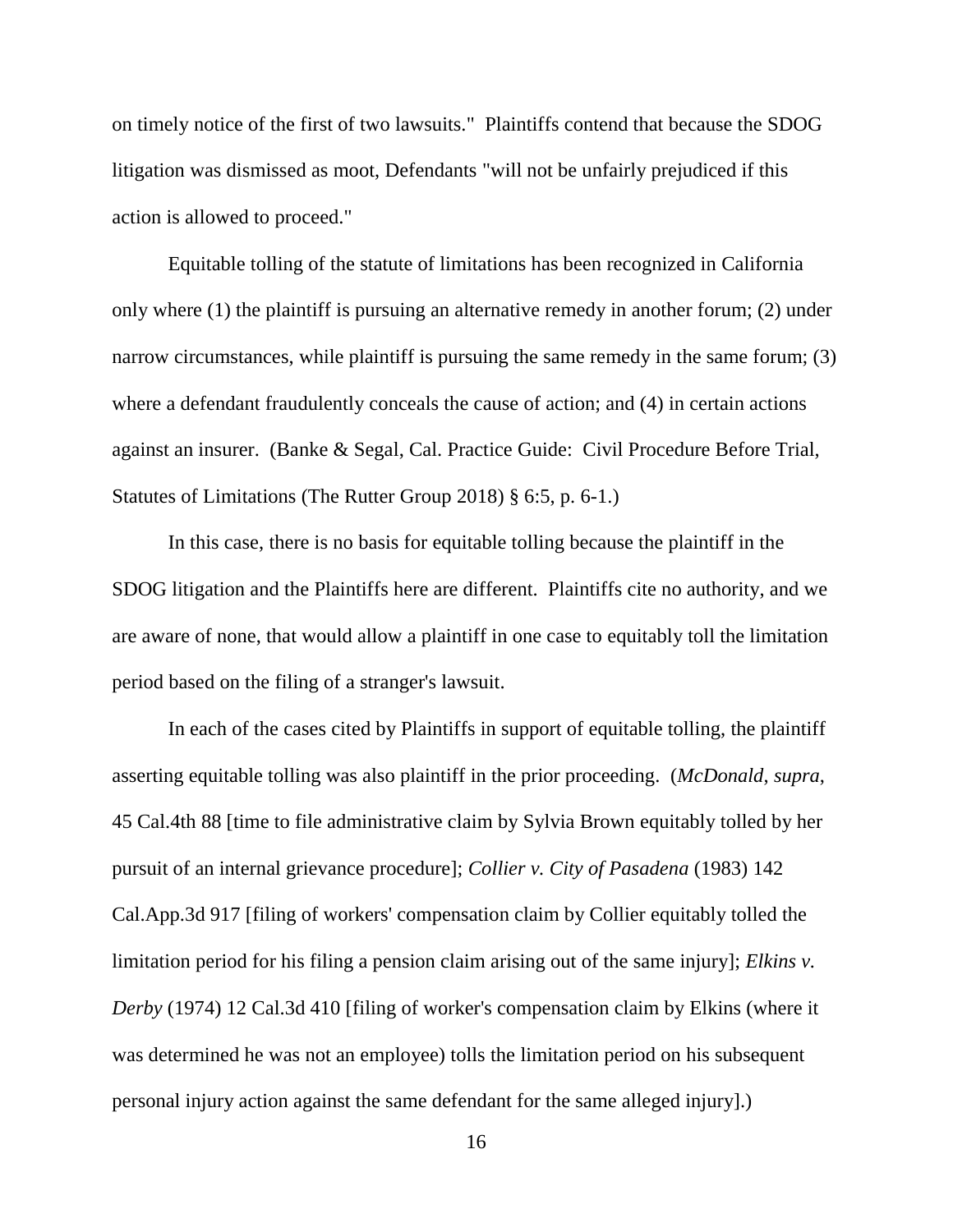The rule Plaintiffs propose would result in potentially unlimited liability as one plaintiff would attempt to toll based on other plaintiffs' lawsuits against the same defendant. The doctrine of equitable tolling has been applied only in few "carefully considered situations." (*Lantzy v. Centex Homes* (2003) 31 Cal.4th 363, 370.) Equitable tolling under the circumstances Plaintiffs propose here is not one such situation.

4. *No basis for continuous accrual*

Citing *Howard Jarvis Taxpayers Assn. v. City of La Habra* (2001) 25 Cal.4th 809, 812 (*Howard Jarvis*), Plaintiffs contend the continued imposition and collection of tax is an "ongoing violation, upon which the limitations period begins anew with each collection." Under this theory, Plaintiffs' complaint would at least be viable as to assessments in the last 30 days before they filed suit.

However, the court in *Howard Jarvis*, *supra*, 25 Cal.4th 809 limited its holding to cases "where the three-year limitations period for actions on a liability created by statute (Code Civ. Proc., § 338, subd. (a)) applies, *and no other statute . . . provides differently*." (*Howard Jarvis*, *supra*, 25 Cal.4th at p. 825, italics added.) In *Utility Cost Management v. Indian Wells Valley Water Dist.* (2001) 26 Cal.4th 1185, 1195, the California Supreme court held that if another statute provides a limitation period triggered by a specified event, the continuous accrual theory does not apply. This court reached the same conclusion in *Barratt American, Inc. v. City of San Diego* (2004) 117 Cal.App.4th 809, 819-820 (*Barratt American*), holding the continuous accrual doctrine did not apply where the applicable statute of limitations states the limitation period began on the date the assessment is levied. Like the statute of limitations at issue in *Barratt American* (Code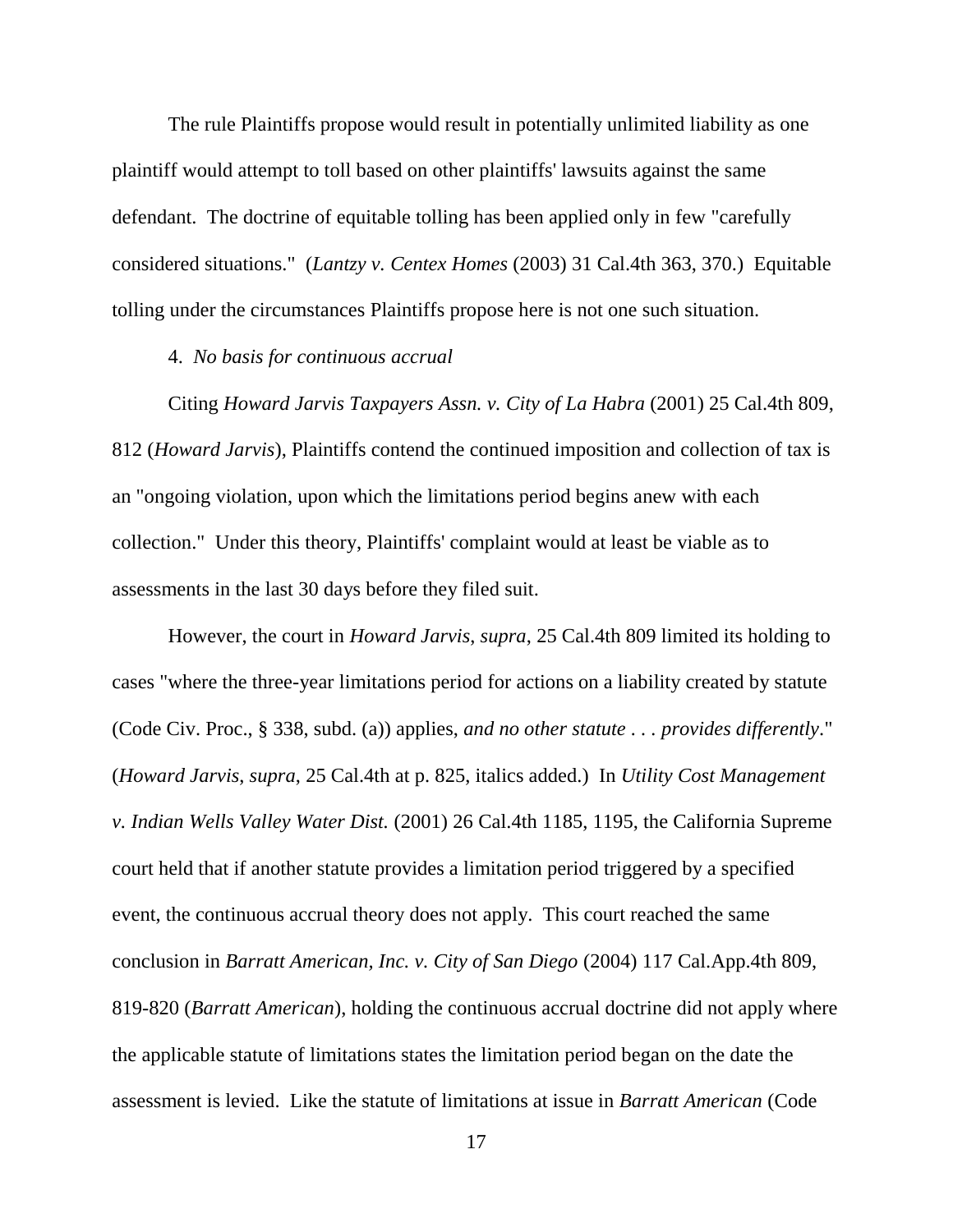Civ. Proc., § 329.5), here Municipal Code section 61.2517 expressly provides that an action challenging the validity of an assessment must be commenced within 30 days "after the resolution establishing the district and levying the assessment is adopted . . . ." The continuous accrual theory does not apply because it would impermissibly read the date-of-levy requirement out of the applicable limitation period. (*Barratt American*, *supra*, 117 Cal.App.4th at p. 820.)

# 5. *No basis for applying laches in lieu of the statute of limitations*

Asserting they primarily seek "equitable" relief (declaratory judgment and restitution), Plaintiffs contend the court should not have applied the 30-day statute of limitations, but instead should have applied the equitable doctrine of laches. However, "[a]lthough declaratory relief is an equitable proceeding, whether laches is available in a declaratory relief proceeding depends on the nature of the underlying claim." (*Wells Fargo Bank v. Bank of America* (1995) 32 Cal.App.4th 424, 439.) Accordingly, laches does not apply as a defense to causes of action seeking money judgments, even where joined with claims in equity. (*Ibid.*) Here, Plaintiffs' underlying claim is the City imposed an unlawful tax that raises approximately \$25 million annually. Plaintiffs seek a legal remedy—"monies paid by Plaintiffs and the Class members for the TMD Assessment as transient occupants."

Moreover, although Plaintiffs seek imposition of a constructive trust, a constructive trust is merely a remedy, "and an action seeking to establish a constructive trust is subject to the limitation period of the underlying substantive right. If that substantive right is barred by the statute of limitations, the remedy necessarily fails."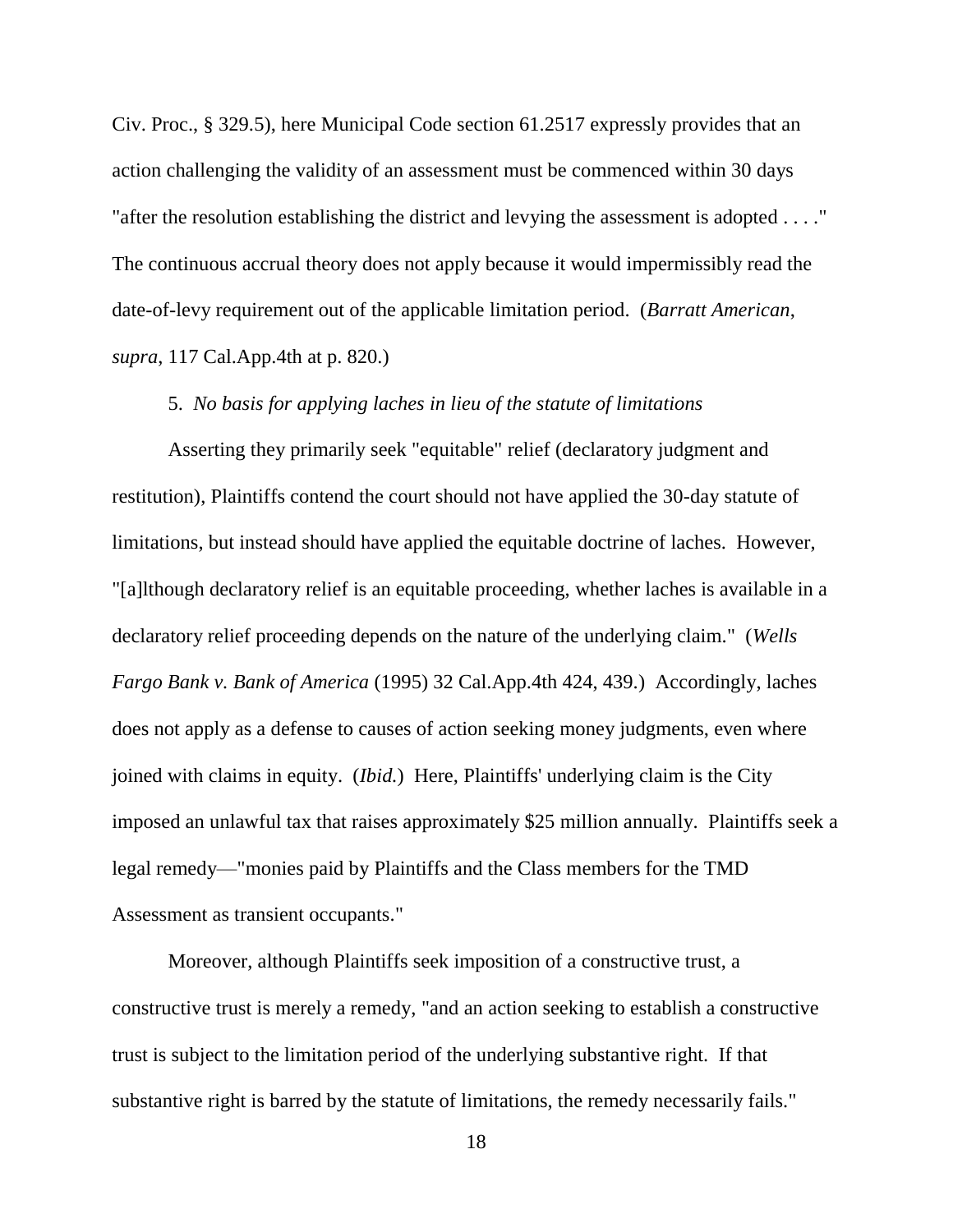(*Embarcadero Mun. Improvement Dist. v. County of Santa Barbara* (2001) 88

Cal.App.4th 781, 793.) Additionally, although Plaintiffs seek "restitution," restitution is

a remedy and not a freestanding cause of action. (*McBride v. Boughton* (2004) 123

Cal.App.4th 379, 387.) Accordingly, the court correctly declined to apply laches.<sup>5</sup>

C. *The Third Cause of Action—Equal Protection*

 $\overline{a}$ 

Under the Procedural Ordinance, only "business owners" may vote in petitioning the City Council to levy the assessment.6 Plaintiffs' third cause of action alleges the Procedural Ordinance violates equal protection because it does not grant the right to vote on the assessment to the "'electorate,' which includes non-business owners like Plaintiff Wong."

Defendants did not demur to this cause of action on statute of limitations grounds.7 Instead, citing *Salyer*, *supra*, 410 U.S. 719 and *Southern Cal. Rapid Transit Dist. v. Bolen* (1992) 1 Cal.4th 654 (*Bolen*), Defendants contend there is no equal

<sup>5</sup> Because these causes of action are time-barred, it is unnecessary to address and we express no opinion on Defendants' other asserted grounds for demurrer to these causes of action (lack of standing, 60-day validation statute of limitations, and the res judicata effect of the SDOG judgment).

<sup>6</sup> The Procedural Ordinance defines business owners as "the owner, operator, or authorized representative of the business who is noted on City records as the responsible party for remitting and reporting the Transient Occupancy Tax pursuant to San Diego Municipal Code section 35.0114." (Mun. Code, § 61.2504.)

<sup>7</sup> Accordingly, although "'a constitutional right is subject to reasonable statutory periods of limitation within which to commence an action for its vindication'" (*Sumner Hill Homeowners' Assn., Inc. v. Rio Mesa Holdings, LLC* (2012) 205 Cal.App.4th 999, 1024), we cannot affirm with respect to this cause of action on statute of limitations grounds. (See *Burke v. Maguire* (1908) 154 Cal. 456, 462.)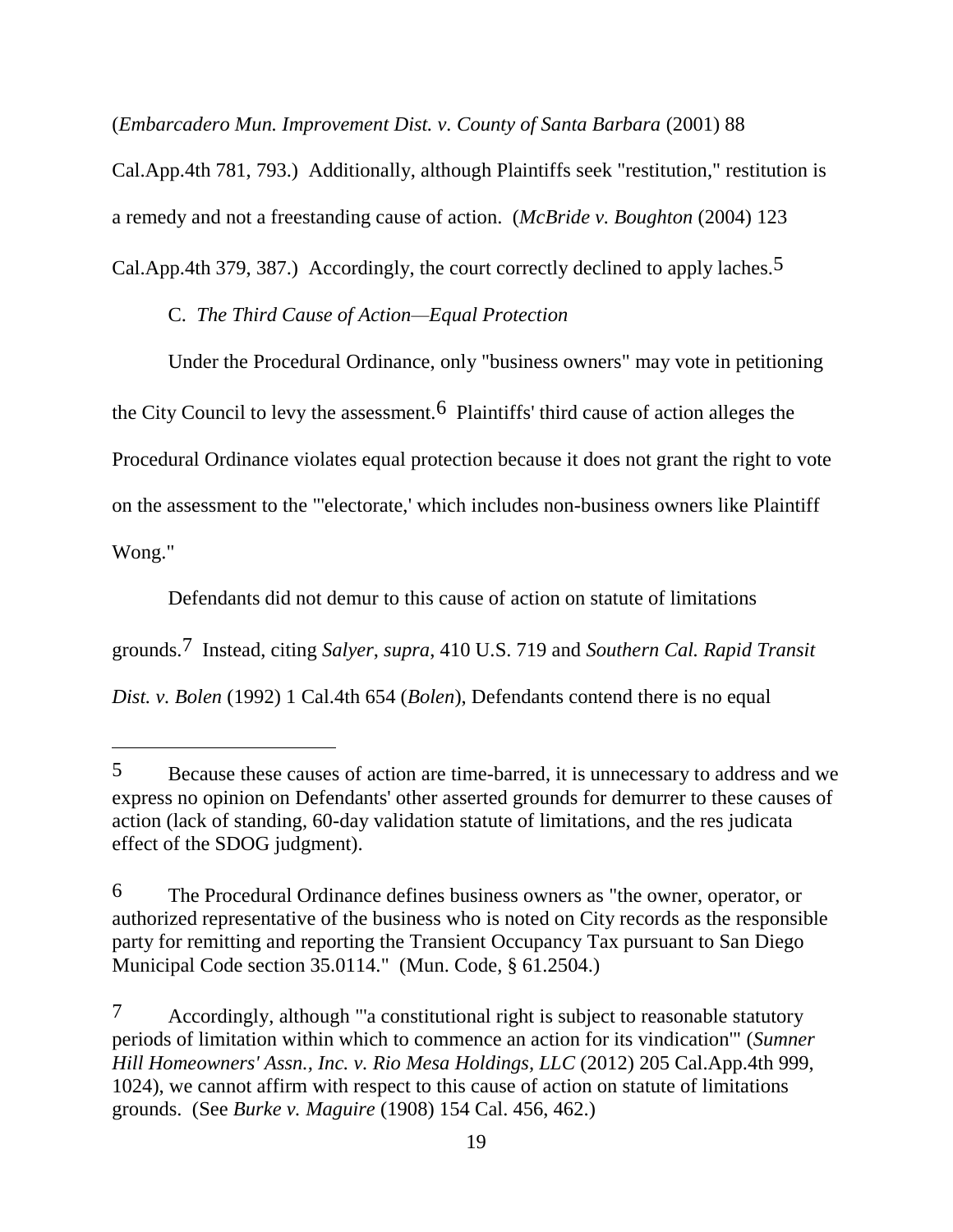protection violation when a public entity allows only those who pay a levy to vote on approval of the assessment.

Generally, the right to vote is considered fundamental, preservative of other basic political rights, and any alleged restriction that impinges on it demands strict scrutiny. (*Reynolds v. Sims* (1964) 377 U.S. 533, 561-562 (*Reynolds*).) However, there are exceptions.

In *Salyer*, *supra*, 410 U.S. 719, the United States Supreme Court considered a specialized water district whose activities disproportionately affected the class favored to vote. The district was created for the purpose of acquiring, storing, and distributing water for farming. The statute confronted in *Salyer* confined the vote for directors of the water district to landowners and weighted their votes according to the assessed value of their land. This was a district with a "special limited purpose" (*id.* at p. 728) that did "not exercise what might be thought of as 'normal governmental' authority." (*Id.* at p. 729.) Moreover, the district's actions disproportionately affected landowners because all costs of district projects were assessed against land in proportion to the benefits received and all charges for services were collectible from those receiving the benefit in proportion to services rendered. (*Id.* at p. 729.) Employing minimal scrutiny, the *Salyer* court upheld the statute as rationally based and declined to apply the election requirements announced in *Reynolds*, *supra*, 377 U.S. 533. (*Salyer*, *supra*, 410 U.S. at p. 730.)

The United States Supreme Court reached an identical result in *Ball v. James*  (1981) 451 U.S. 355 (*Ball*), ruling that *Reynolds*, *supra*, 377 U.S. 533 did not apply to an election for the directors of a water reclamation district in Arizona whose governing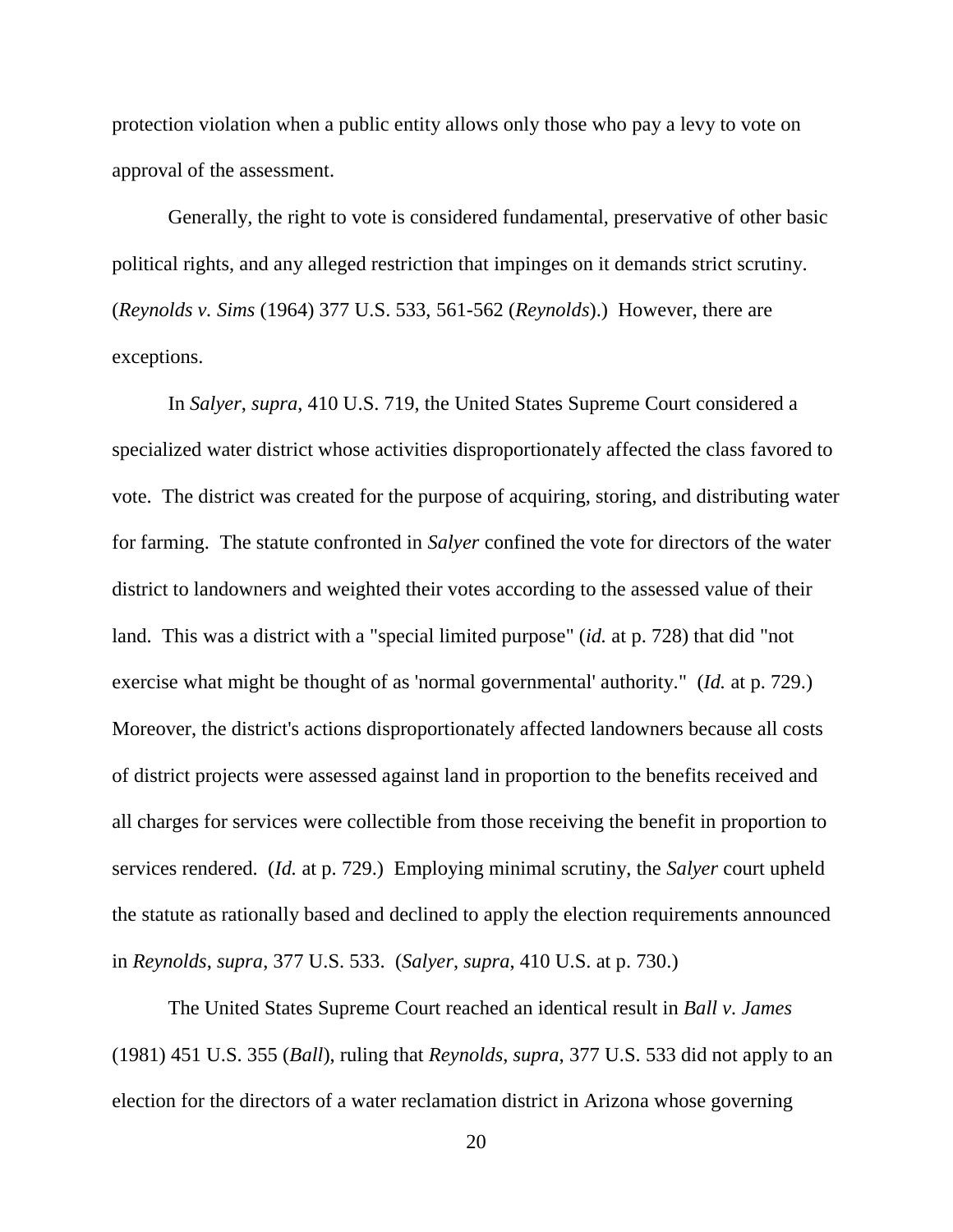board was elected by those owning land within the district, voting power being apportioned according to the number of acres owned. The district, which had constructed dams and other public works to generate hydroelectric power, was one of the largest public utilities in Arizona. Despite recognizing that these activities were "more diverse and affect[ed] far more people" (*id.* at p. 365) than those in *Salyer*, *supra*, 410 U.S. 719, the court held that "these distinctions do not amount to a constitutional difference" (*Ball,* at p. 366) because the district's powers did not run the gamut of those typical of a general government, and it served the relatively narrow mission of storing, conserving, and distributing water to its landowner members. (*Id.* at pp. 366-367.)

Against this background, in *Bolen, supra,* 1 Cal.4th 654, the California Supreme Court upheld statutes limiting the vote, in referenda on proposed metro rail beneficial assessment districts, to owners of commercial property who would be subject to the assessment. Analyzing *Salyer*, *supra*, 410 U.S. 719 and *Ball*, *supra*, 451 U.S. 355, the court in *Bolen* noted that the right to vote is "not fundamental" where "'a special-purpose unit of government [is] assigned the performance of functions affecting definable groups of constituents more than other[s].'" (*Bolen*, *supra*, 1 Cal.4th at p. 665.) "Where these two conditions jointly occur, . . . voting power 'may be apportioned in ways which give greater influence to the citizens most affected by the organization's functions' [citation] without violating the guarantee of equal protection provided that the resulting classification is reasonably related to the statutory objective." (*Ibid*.) Applying these principles, the *Bolen* court determined that the districts were special purpose entities lacking virtually any indicia of government. Next, the court concluded that the eligible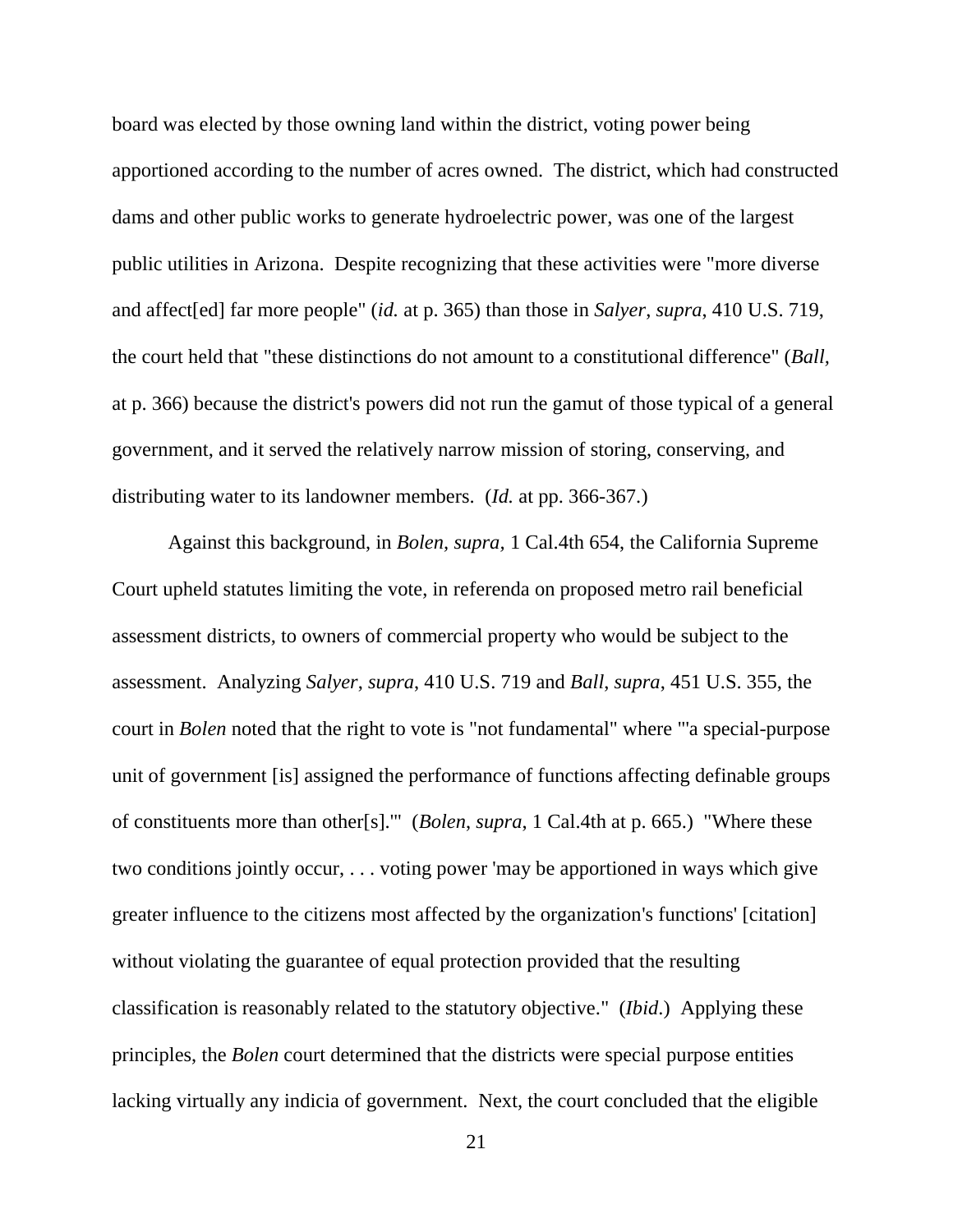voters were disproportionately impacted by the election issue while the disenfranchised were not as substantially affected. With these two conditions established, the court held the referenda was constitutional under the rational basis test. (*Id.* at pp. 669-670, 675- 676.)

Summarizing applicable law, in *Greene v. Marin County Flood Control & Water Conservation Dist.* (2010) 49 Cal.4th 277 the California Supreme Court stated, "It is . . . well established the . . . one-person, one-vote requirement rooted in the state and federal equal protection provisions do not apply to fee and assessment elections conducted by limited purpose government agencies that disproportionately affect certain property owners." (*Id.* at p. 297, fn. 8.)

Here, the TMD is not vested with, and does not exercise, general governmental powers. The district promotes tourism and seeks to "retain and expand the lodging industry." (Mun. Code, § 61.2501, subd. (a).) The TMD comprises an area within which certain lodging businesses pay assessments to fund business promotion activities. (Mun. Code, § 61.2504.) As such, it is legally indistinguishable from the benefit districts in *Bolen*, *supra*, 1 Cal.4th 654, which also "lack[ed] virtually any of the incidents of government." (*Id.* at p. 669.)

Regarding *Bolen's* second prong, the TMD assessment primarily affects the voters, the assessed hotels. The hotels alone bear the obligation to pay the assessment. (Mun. Code, § 2510, subd. (a)(8) ["[A]ny assessment imposed pursuant to this Division is levied solely upon the business owner within the district [who is] solely responsible for payment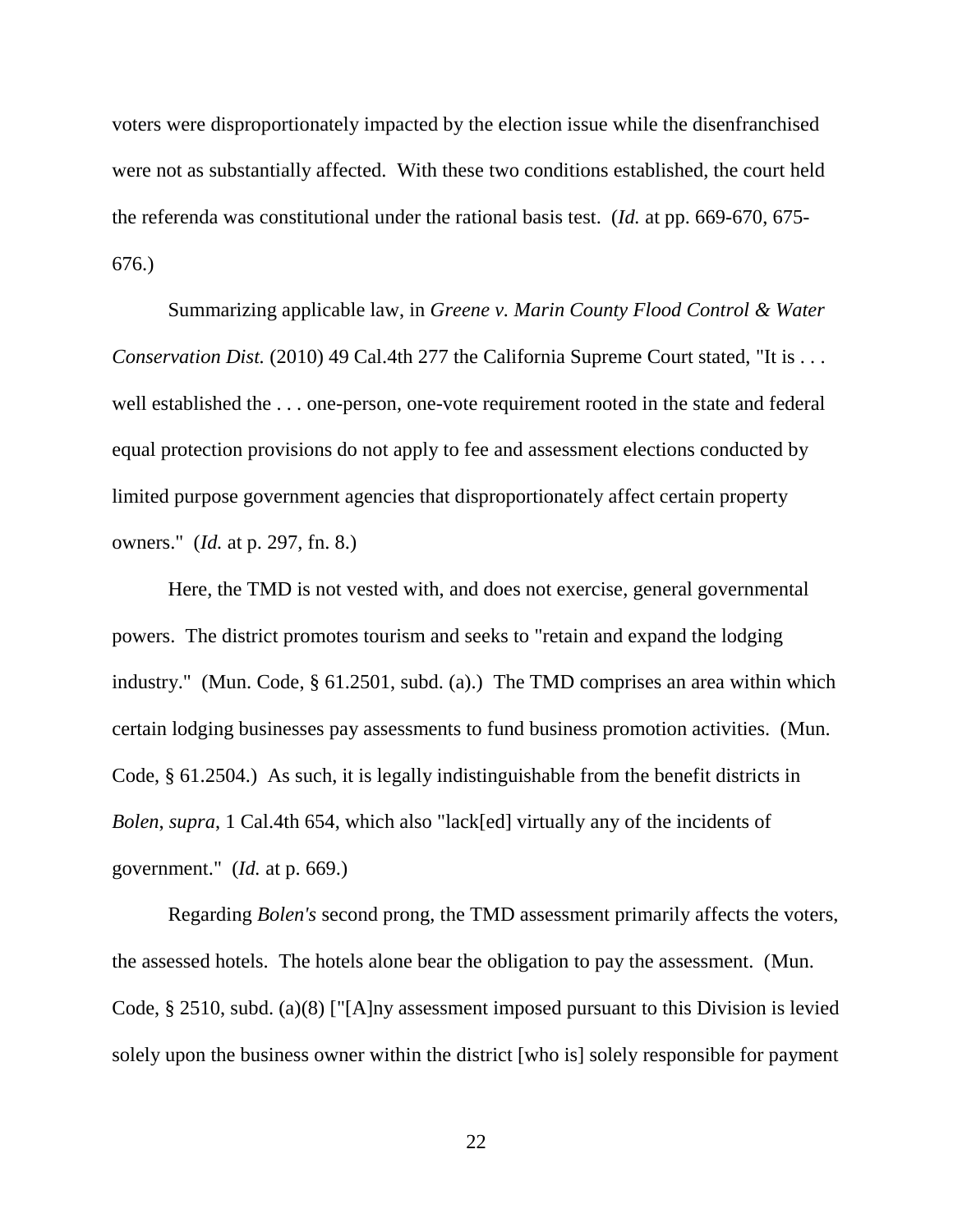of the assessment." (Italics omitted.)].) Accordingly, the equal protection analysis of the voting scheme is not subject to strict scrutiny review.

Disagreeing with this result, Plaintiffs primarily rely on *Hellebust v. Brownback*  (10th Cir. 1994) 42 F.3d 1331 (*Hellebust*), which involved the constitutionality of electing members to the Kansas State Board of Agriculture (Board). There, delegates from agricultural organizations elected the Board's members. The plaintiffs asserted this violated the principle of one person, one vote because the Board exercises broad governmental authority. (*Id.* at p. 1332.) The federal district court held this voting system violated equal protection, and the court of appeals agreed.

However, "[c]entral" to the *Hellebust* court's holding was a finding that "the Board's reach far extends the fields of agriculture and agribusiness." (*Hellebust*, *supra*, 42 F.3d at p. 1332.) The Board's authority extended to any commercial pump used in Kansas, including gasoline pumps at filling stations. The Board also conducted all meat and dairy inspections, had authority to enter any business premises, conduct inspections, issue subpoenas, and otherwise enforce state regulations on dairy and meat products. (*Id.*  at p. 1333.) The Board also regulated the use of pesticides, and controlled all water rights on both agricultural and nonagricultural lands. (*Ibid*.) The court found the Board "has broad regulatory powers which affect all residents of Kansas daily." (*Ibid*.)

Affirming the district court's judgment in *Hellebust*, the Tenth Circuit explained, "Once a state agency has the authority to affect every resident in matters arising in their daily lives, its powers are not disproportionate to those who vote for its officials. The quality of meat and dairy products consumed by everyone in the state; the accuracy of the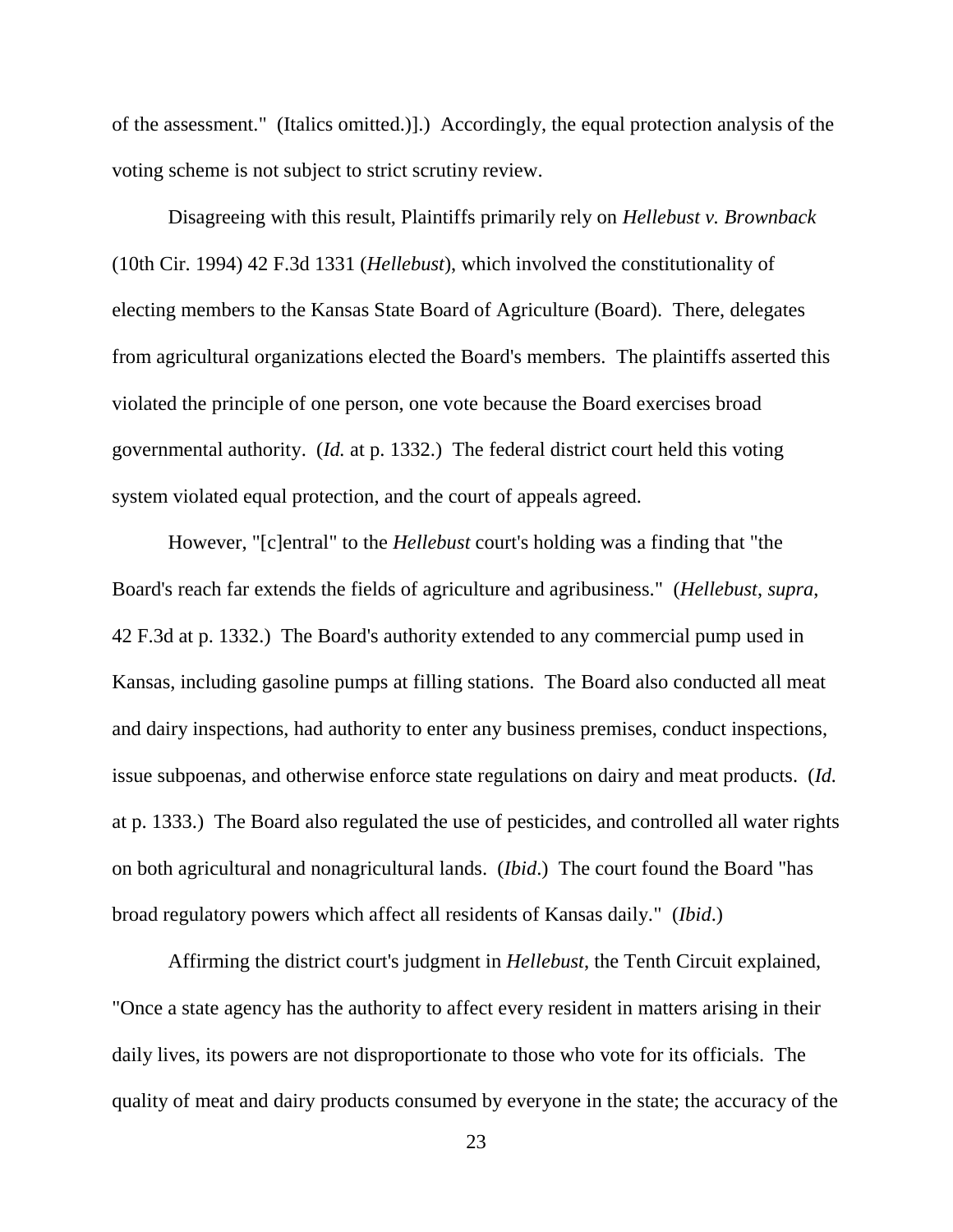scales upon which people are charged for consumer goods; the right to divert and use water; the use of pesticides on residential lawns, city parks, and farmlands are not services disproportionate to those who attend the annual meeting of the Board. Those matters unremittingly influence every person within the State of Kansas. Moreover, as correctly determined by the district court, those matters fall within the state's police powers and comprise part of the normal functions of state government. Thus, although the Board exercises powers that uniquely benefit the agricultural industry, its core governmental powers deprive the Board of the umbra of *Ball*[, *supra*, 451 U.S. 355] and *Salyer*[, *supra*, 410 U.S. 719]." (*Hellebust*, *supra*, 42 F.3d at p. 1335.)

Here, Plaintiffs contend that "[s]imilar to the facts in *Hellebust*[, *supra*, 42 F.3d 1331], TMD claims to serve only a limited purpose" but instead has "broad regulatory powers that affect many residents of San Diego." As an example of such "broad regulatory powers," Plaintiffs allege the "stated goals of the TMD Corp." are to raise approximately \$25 million of annual assessments which would alleviate the need for the City to fund such tourism promotional activities, resulting in a \$10.5 million savings to the City's general fund. Plaintiffs assert that as a result, the District "exercises the sort of governmental powers that invoke the strict demands of *Reynolds*[, *supra*, 377 U.S. 533] because it can impose taxes (as it did here) and affect public safety, parks, and libraries."

However, *Hellebust*, *supra*, 42 F.3d 1331 is materially distinguishable. As explained in *Bolen*, *supra*, 1 Cal.4th 654, "as far as the governmental function analysis is concerned, the constitutionally decisive fact is that the voting scheme at issue reflects the 'narrow primary purpose for which the [public entity] is created.'" (*Id.* at p. 669.) Here,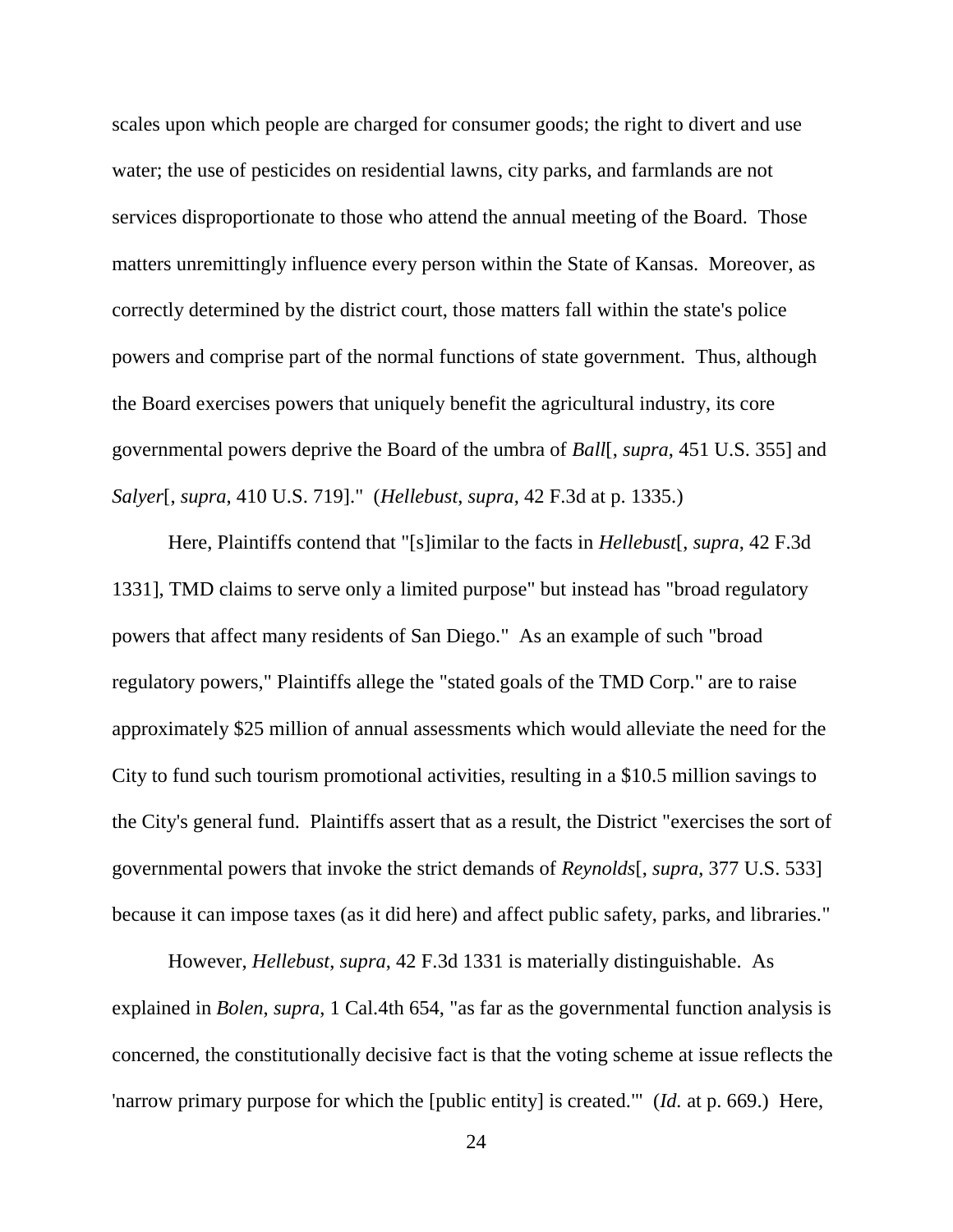that narrow purpose is set forth in the Procedural Ordinance and the City Council's resolution renewing and levying the TMD assessment. The Procedural Ordinance states the TMD is to "provide for tourism development . . . in order to retain and expand the lodging industry which is one of the top revenue generators for the San Diego economy and a key employment sector." (Mun. Code, § 61.2501, subd. (a).) The City Council's resolution levying the 2012 renewal assessment provides such revenues "shall not be used to provide activities that directly benefit businesses outside the district or for any purpose other than the purposes specified in this Resolution, the Resolution of Intention, and the District Plan." Accordingly, unlike the entity in *Hellebust*, here the TMD is not affecting the *daily activities* of everyone in the geographical area.

Second, even if the assessment will result in a \$10.5 million savings to the City's general fund, that does not make the TMD a government provider of police, parks, libraries, or other public services. Plaintiffs cite nothing showing the TMD has authority to direct or control how the City spends its general fund revenue. Whatever incidental financial benefits the City may obtain from the TMD paying for tourism promotional activities that the City might otherwise fund, that does not transform the TMD into an entity with broad governmental powers. The TMD does not provide public services such as schools, transportation, utilities, roads, or anything else of the type ordinarily financed by a municipal entity. (See *Salyer*, *supra*, 410 U.S. at pp. 728-729.)

Plaintiffs also contend the TMD's activities do not primarily affect the assessed hotel owners because "'[v]irtually all hotels in the City of San Diego pass the TMD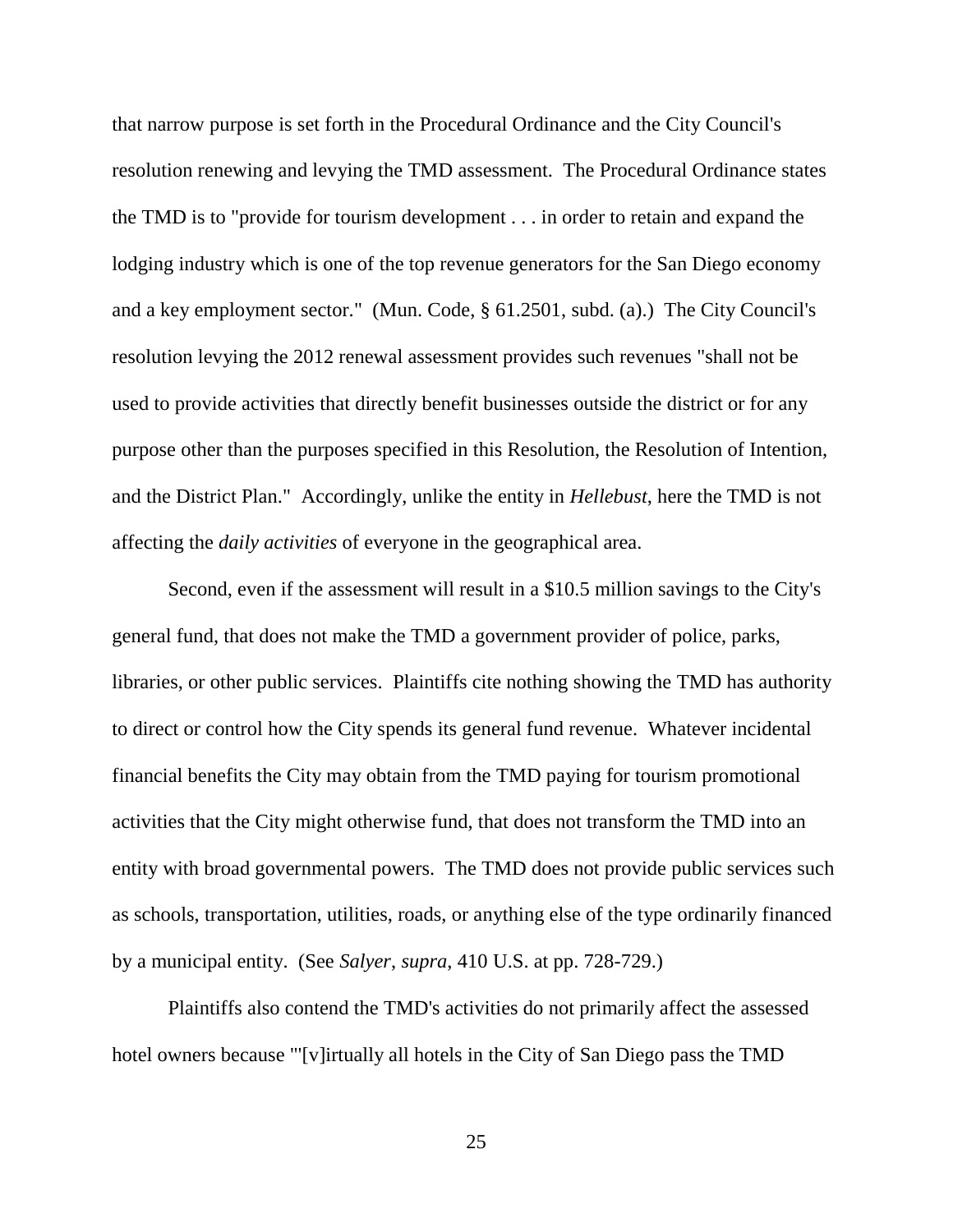Assessment onto their guests who actually bear the burden of paying for the Assessment'" and the City knew and approved of this practice.

However, in *Bolen*, *supra*, 1 Cal.4th 654, the California Supreme Court rejected a similar contention. There, only the affected business property owners were entitled to vote on assessments to finance a public transit project. (*Id.* at p. 660.) The California Supreme Court rejected the equal protection challenge, although some who were not permitted to vote would be affected "secondarily" because the added costs would be "'pass[ed] through'" to them and "consumers of goods and services" would also be affected "as the financial consequences of the assessment are presumably distributed throughout the region." (*Id*. at p. 674.)

For the first time in their reply brief, Plaintiffs cite *City of San Diego v. Shapiro*  (2014) 228 Cal.App.4th 756 (*Shapiro*) to support their equal protection argument. However, in *Shapiro* this court expressly declined to reach the equal protection issue. (*Id.* at p. 780, fn. 23.) "'"[C]ases are not authority for propositions not considered."'" (*Ulloa v. McMillin Real Estate & Mortgage, Inc.* (2007) 149 Cal.App.4th 333, 340.)

Accordingly, the equal protection analysis in this case does not invoke strict scrutiny. (See *Bolen*, *supra*, 1 Cal.4th at p. 675.) Instead, the equal protection requirement is that the voting scheme "not be '"wholly irrelevant"' to the '"achievement of the [ordinance's] objectives."'" (*Ibid*.) Plaintiffs' opening brief only analyzes the issue under strict scrutiny and, therefore, Plaintiffs have forfeited the issue of whether the voting scheme violates equal protection under the applicable reasonable basis standard.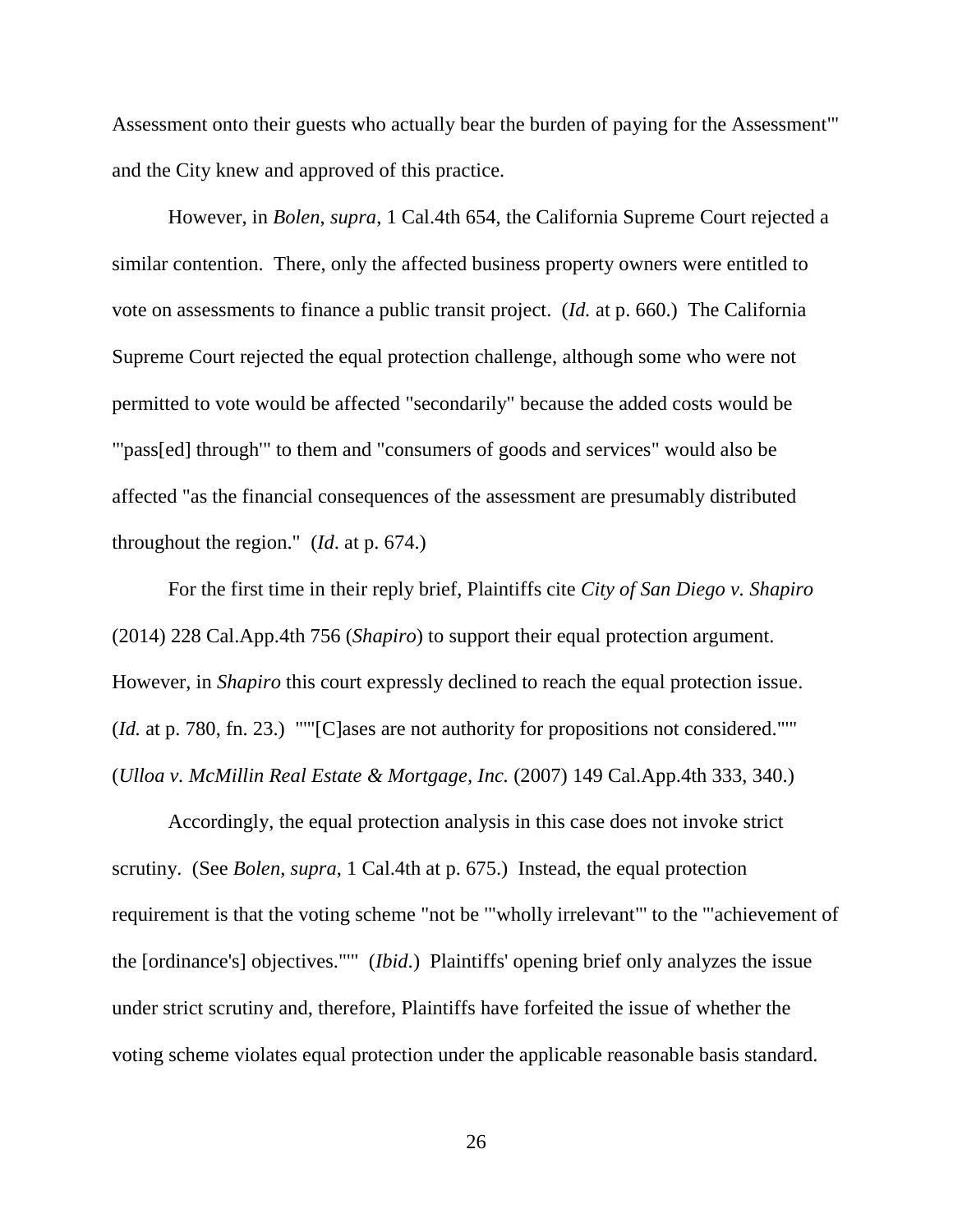(See *Roehl v. Ritchie* (2007) 147 Cal.App.4th 338, 352 [failing to raise an issue in the opening brief waives the issue].)

## D. *Second Cause of Action*

Plaintiffs' second cause of action seeks a declaratory judgment that the Procedural Ordinance is an unconstitutional tax because the City denied the electorate the right to vote on the TMD assessment and the Procedural Ordinance. Defendants successfully demurred to this cause of action on the grounds that the Procedural Ordinance itself does not impose any tax, but rather creates a framework under which the City may, by resolution, levy assessments.8 Defendants state the City Council's 2012 *resolution* renewing the TMD and levying the assessment is what imposes the alleged "tax"—not the Procedural Ordinance that is the sole subject of the second cause of action.

The court properly sustained the demurrer to the second cause of action. Proposition 26 requires voter approval of "taxes" as it defines them and applies only to those taxes "imposed by a local government." (Cal. Const., art. XIII C, § 1, subd. (e); see *Shapiro*, *supra*, 228 Cal.App.4th at p. 767, fn. 6.) "Imposed" in this context means enacted. (*California Cannabis Coalition v. City of Upland* (2017) 3 Cal.5th 924, 944.)

Defendants correctly assert that the Procedural Ordinance does not enact or impose any assessment. It creates a framework and procedure for the City to subsequently define a district and levy assessments by resolution of the City Council. For example, Municipal Code section 61.2501, subdivision (e) provides that the

 $\overline{a}$ 

<sup>8</sup> Defendants did not demur to this cause of action on statute of limitations grounds.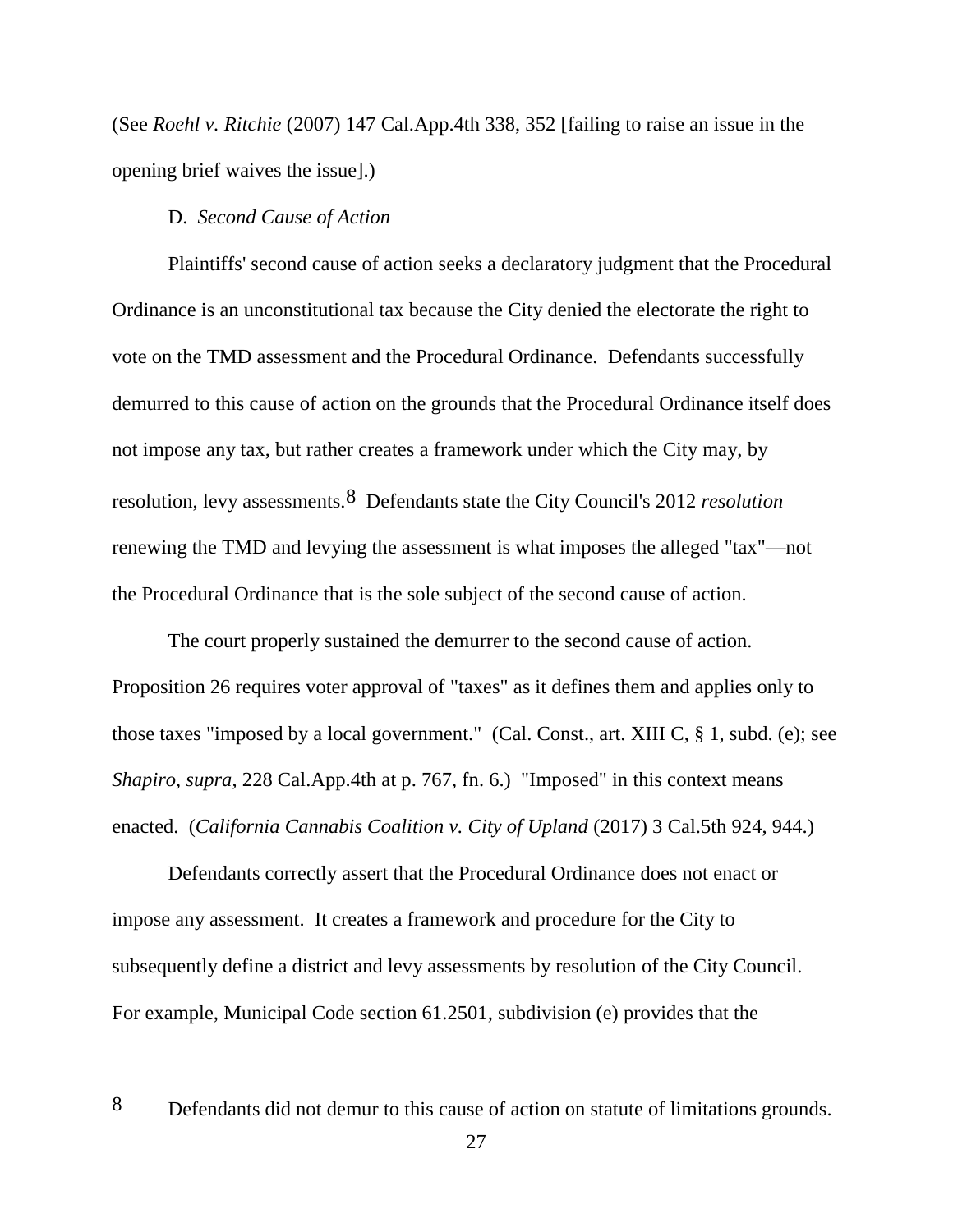Procedural Ordinance's purpose is, among other things, "[t]o provide a mechanism with which a charge may be imposed for a special and specific benefit conferred directly to the payors." Municipal Code section 61.2509 provides that it is the City Council, by resolution, that will "adopt, revise, change, reduce, or modify" any "proposed assessment." (Italics omitted.) Plaintiffs cite nothing in the Procedural Ordinance that sets the rate or term of any assessment or identifies those who are assessed. Rather, the City Council did so by the resolution Plaintiffs untimely challenged.9

Disagreeing with this conclusion, Plaintiffs' cite Municipal Code section "35.102," which they contend shows the City Council's intent to impose a "tax" on hotel guests. However, as Defendants correctly note, there is no such ordinance.<sup>10</sup> If Plaintiffs intended to cite Municipal Code section 35.0102, that ordinance defines various terms in the City's Transient Occupancy Tax, which is not at issue in this case.  $11$ 

Citing *Ponderosa Homes, Inc. v. City of San Ramon* (1994) 23 Cal.App.4th 1761 (*Ponderosa Homes*), Plaintiffs also contend to "impose" a tax means to "establish" and, therefore, the Procedural Ordinance imposes a tax by creating a mechanism by which the charge can be imposed. Plaintiffs conclude that the Procedural Ordinance created the tax

 $\overline{a}$ 

<sup>9</sup> Plaintiffs' reply brief asserts, "Defendants admit that the . . . Procedural Ordinance levies an assessment and therefore logically also imposes a 'tax.'" However, Defendants do not make any such admission.

<sup>10</sup> Although Defendants' brief called this mistake to Plaintiffs' attention, Plaintiffs' reply brief does not address the point.

<sup>11</sup> We grant the City's unopposed request for judicial notice of the Transient Occupancy Tax, Municipal Code section 35.0101 et seq.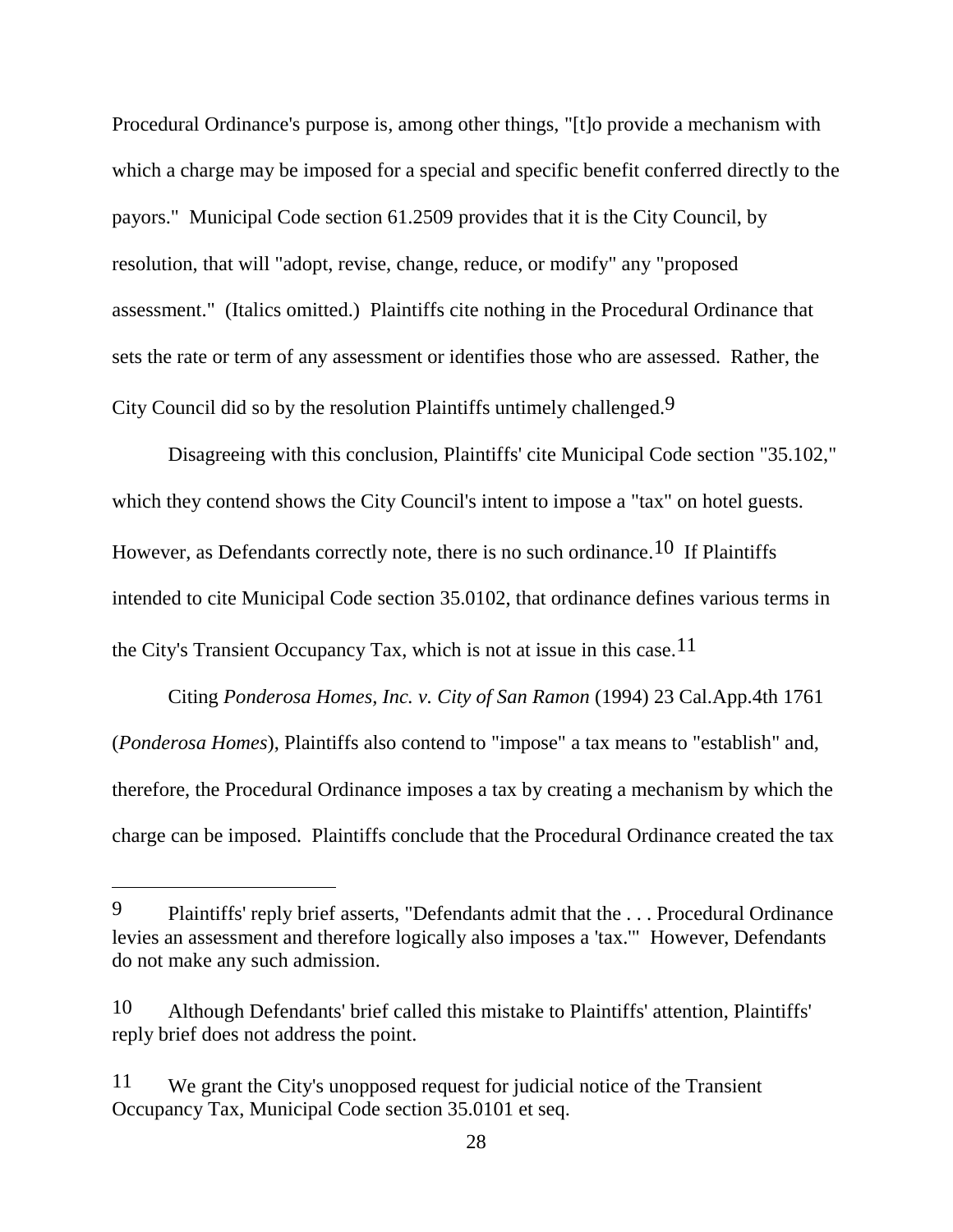"which the 2012 Renewal Resolution complied with by specifying the terms of the tax." This argument fails because (1) *Ponderosa Homes* relates not to an assessment invoking Proposition 26, but rather the 180-day statute of limitations under Government Code section 66020 for challenges to fees on development (*Ponderosa Homes*, *supra*, 23 Cal.App.4th at pp. 1764-1766); and (2) even assuming that "impose" means to "establish," it was not the Procedural Ordinance, but rather the City Council's resolution (R-307843), that established (levied) the assessments Plaintiffs challenge here.

### E. *No Leave to Amend*

In the reply brief, Plaintiffs contend the trial court abused its discretion in not granting leave to amend. However, Plaintiffs did not make this argument in their opening brief and, therefore, the issue is forfeited. (*People v. Roscoe* (2008) 169 Cal.App.4th 829, 840 [issues not raised in the opening brief are forfeited].)

Moreover, even if we were to consider the argument, we would find no abuse of discretion in denying leave to amend. To meet their appellate burden here, Plaintiffs must submit a proposed amended complaint (which they have not done) or "enumerate the facts and demonstrate how those facts establish a cause of action." (*Cantu v. Resolution Trust Corp.* (1992) 4 Cal.App.4th 857, 890.) Plaintiffs failed to do so both in the trial court and here on appeal. Even in their reply brief, Plaintiffs do not state what additional facts they could allege that would cure the legal deficiencies in their complaint.

# III. *DEFENDANTS' MOTION FOR APPELLATE SANCTIONS IS DENIED*

Defendants seek \$25,149 in appellate sanctions against Plaintiffs' lawyers for pursuing what Defendants contend is a frivolous appeal. We notified counsel that we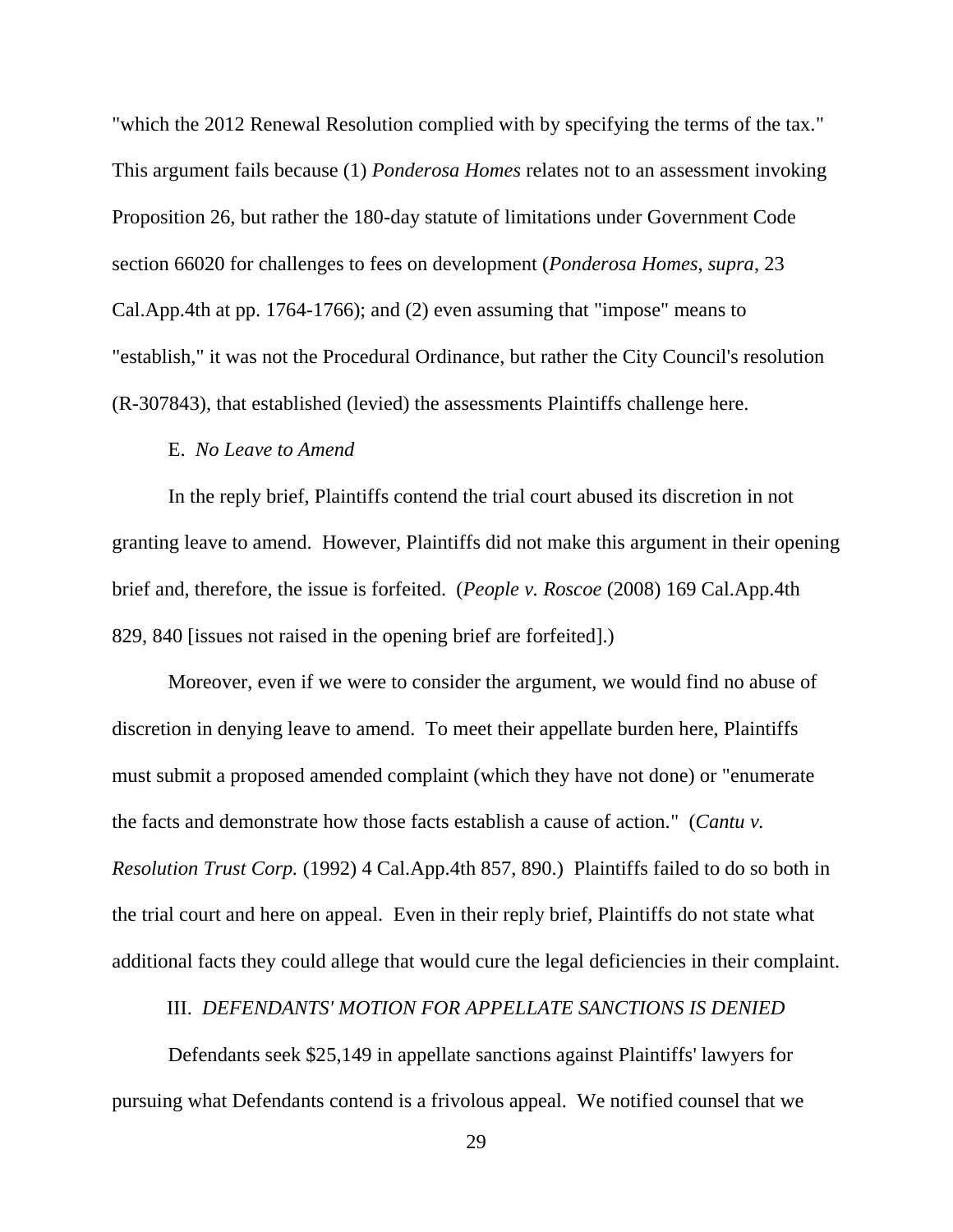would consider the sanctions issue concurrently with the appeal, and Plaintiffs filed opposition.

#### A. *Legal Standards*

Code of Civil Procedure section 907 provides: "When it appears to the reviewing court that the appeal was frivolous or taken solely for delay, it may add to the costs on appeal such damages as may be just." Sanctions may be imposed when an appeal is prosecuted for an improper motive, such as to harass the respondent or delay finality, *or*  when the appeal indisputably has no merit—"'when any reasonable attorney would agree that the appeal is totally and completely without merit.'" (*Kleveland v. Siegel & Wolensky, LLP* (2013) 215 Cal.App.4th 534, 556 (*Kleveland*); see also Cal. Rules of Court, rule 8.276(a)(1).)

"In determining whether an appeal indisputably has no merit, California cases have applied both subjective and objective standards. The subjective standard looks to the motives of the appealing party and his or her attorney, while the objective standard looks at the merits of the appeal from a reasonable person's perspective." (*Kleveland*, *supra*, 215 Cal.App.4th at p. 556.) Whether the party or attorney acted in an honest belief there were grounds for appeal is irrelevant "if any reasonable person would agree the grounds for appeal were totally and completely devoid of merit." (*Id.* at pp. 556-557.) The objective and subjective standards "are often used together, with one providing evidence of the other. Thus, the total lack of merit of an appeal is viewed as evidence that appellant must have intended it only for delay." (*In re Marriage of Flaherty* (1982) 31 Cal.3d 637, 649 (*Flaherty*).)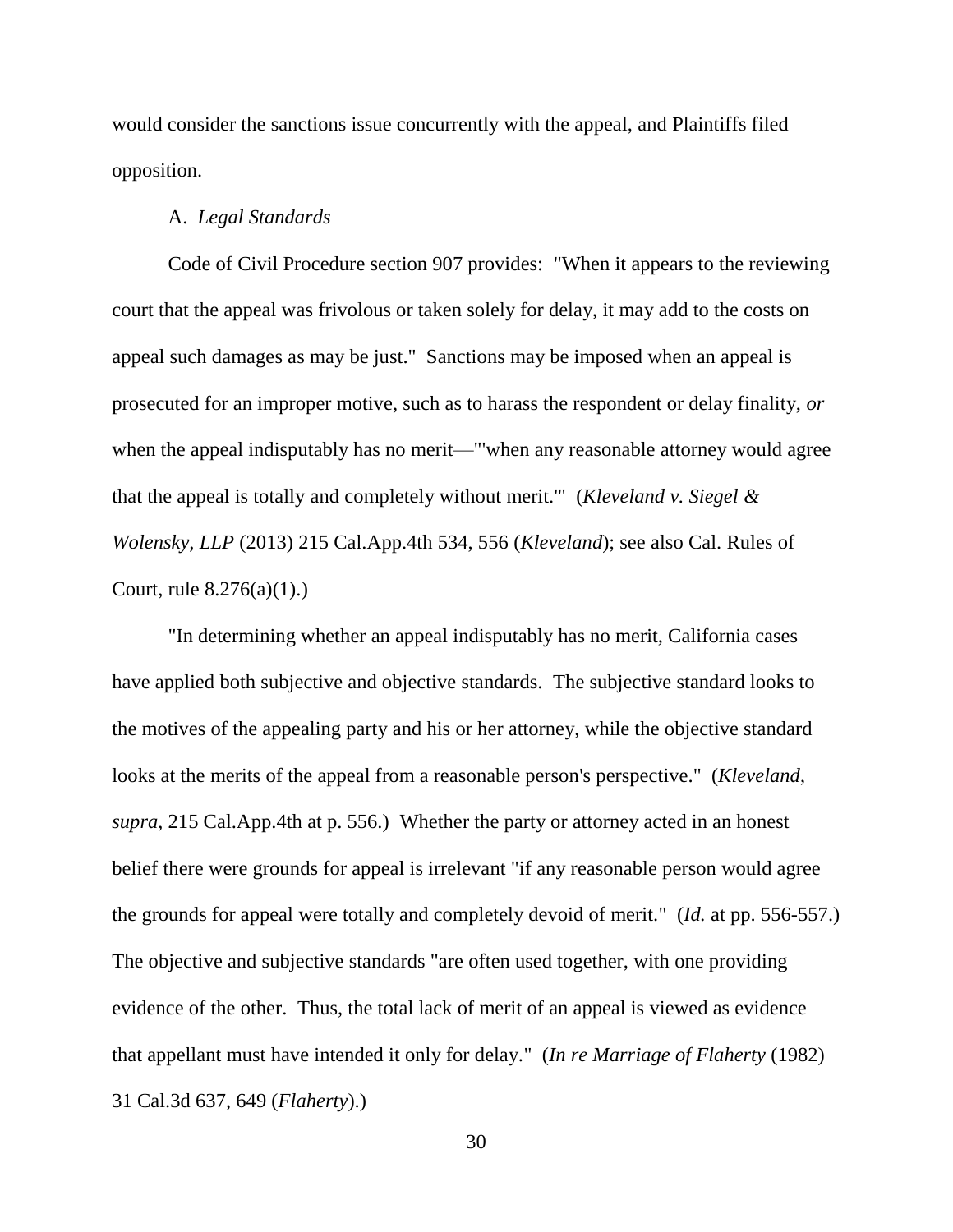In determining whether an appeal is frivolous, courts recognize that counsel and their clients have a right to present issues that are arguably correct, even if it is extremely unlikely that they will prevail on appeal. (*Flaherty*, *supra*, 31 Cal.3d at p. 650.) "An appeal that is simply without merit is not by definition frivolous and should not incur sanctions." (*Ibid.*, italics omitted.)

## B. *Analysis*

Defendants contend the appeal is completely devoid of merit because all challenges to the validity of the renewal assessment are barred by the 60-day statute of limitations under the validation statutes. To place the analysis of this issue in context, we briefly summarize validation procedure.

A validation action is one that permits a public agency to establish that certain actions it takes are valid and immune from further attack. Code of Civil Procedure section 860 provides: "A public agency may upon the existence of any matter which under any *other law* is authorized to be determined pursuant to this chapter, and for 60 days thereafter, bring an action in the superior court of the county in which the principal office of the public agency is located to determine the validity of such matter. The action shall be in the nature of a proceeding in rem." (Italics added.) Code of Civil Procedure section 863 provides that if no validation proceeding is brought by the public agency, "any interested person" may do so within the 60-day period. An action brought by "any interested person" to contest the validity of governmental action under Code of Civil Procedure section 860 is "commonly known as a reverse validation action." (*City of San Buenaventura v. United Water Conservation Dist.* (2017) 3 Cal.5th 1191, 1201.)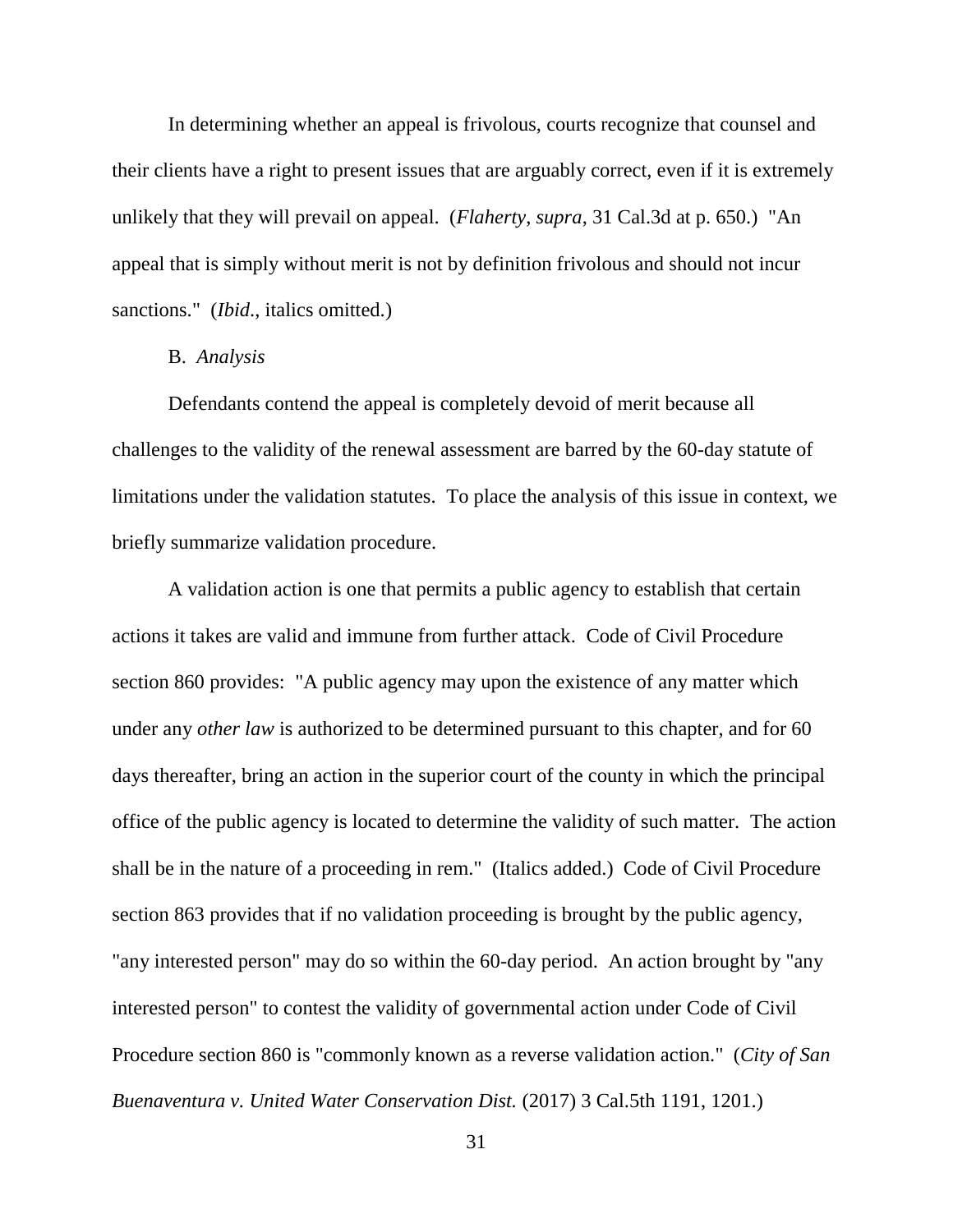If the public agency does not bring a validation proceeding, its action will "become immune from attack if no interested person brings a proceeding to establish the act's validity or invalidity within 60 days." (*Kaatz v. City of Seaside* (2006) 143 Cal.App.4th 13, 30 (*Kaatz*).)

Whether an action is subject to the validation procedures is an important determination because validation proceedings result in an expedited and definitive ruling regarding the validity or invalidity of certain actions taken by public agencies. The ruling in a validation action is definitive because it is an in rem proceeding that, once proper constructive notice is given, results in a judgment that is binding against the world and cannot be collaterally attacked, even on constitutional grounds. (*Colonies Partners, L.P. v. Superior Court* (2015) 239 Cal.App.4th 689, 694.)

Code of Civil Procedure sections 860 and 863 do not specify the matters to which the validation procedure applies. Rather, a court must ascertain whether some "other law" has declared the particular claim or action to be subject to validation. In *Kaatz*, *supra*, 143 Cal.App.4th 13, the court noted there were more than "200 statutes that provide for validating proceedings . . . ." (*Id*. at p. 31, fn. 19.) For example, statutes provide for validation actions to determine the validity of redevelopment plans (Health & Saf. Code, § 33501, subd. (a)), certain bonds (Gov. Code, § 53359), and the formation of special districts (Gov. Code, § 58200).

Here, Defendants do not rely on any statute enacted by the Legislature to trigger Code of Civil Procedure section 860. Rather, they rely on Municipal Code section 61.2526 which provides: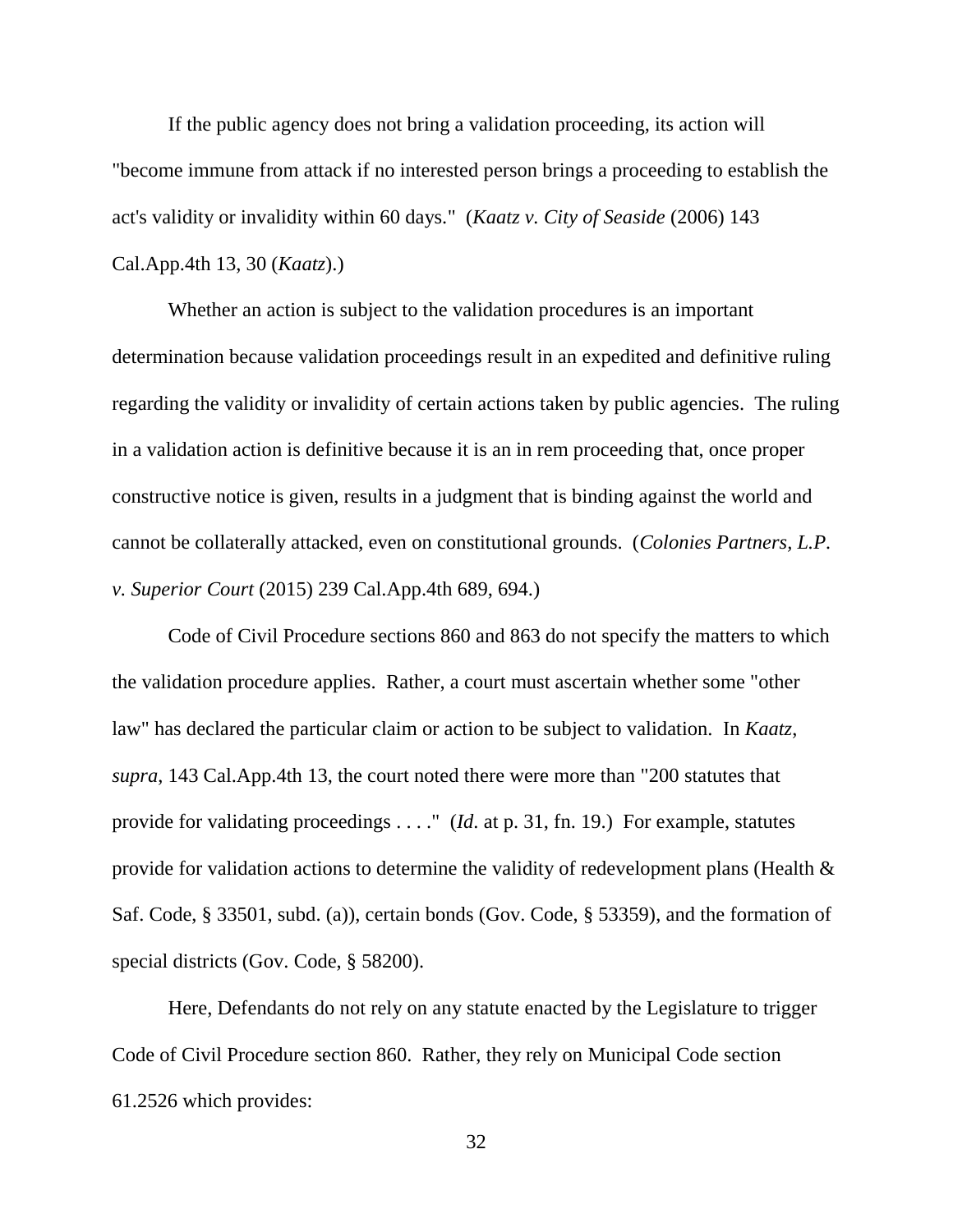"Action to Determine Validity; Action Contesting Validity

"(a) An action to determine the validity of assessments, contracts, improvements, or activities, or the amendment or approval of a district management plan, including but not limited to an amendment that changes, clarifies, or disestablishes a benefit zone or category of businesses, may be brought by the City or tourism marketing district association pursuant to Chapter 9 (commencing with section 860) of Title 10 of Part 2 of the California Code of Civil Procedure. For such purpose an assessment, contract*,* improvement, activity, acquisition, plan, or plan amendment shall be deemed to be in existence upon its authorization by the City Council.

"(b) In accordance with California Streets and Highways Code section 36633, the validity of an action identified in subsection (a) above, shall not be contested in any action or proceeding unless the action or proceeding is commenced within 30 days after the matter is deemed to be in existence under that subsection (a). Any appeal from a final judgment in an action or proceeding shall be perfected within 30 days after the entry of judgment." (Italics omitted.)

There are two apparent problems with Defendants' assertion that the complaint is

subject to the 60-day validation statute of limitations under Municipal Code section 61.2526, subdivision (a).<sup>12</sup> The first problem is that Defendants' argument creates an internal inconsistency in Municipal Code section 61.2526. If subdivision (a) of the ordinance applies to Plaintiffs' action contesting the assessments (as Defendants assert), then arguably a *60-day* limitation period applies because Municipal Code section 61.2526, subdivision (a) states the validation action is to be brought pursuant to Code of Civil Procedure section 860, and Code of Civil Procedure section 860 contains a 60-day

 $\overline{a}$ 

<sup>12</sup> We requested the parties file supplemental briefs on these issues.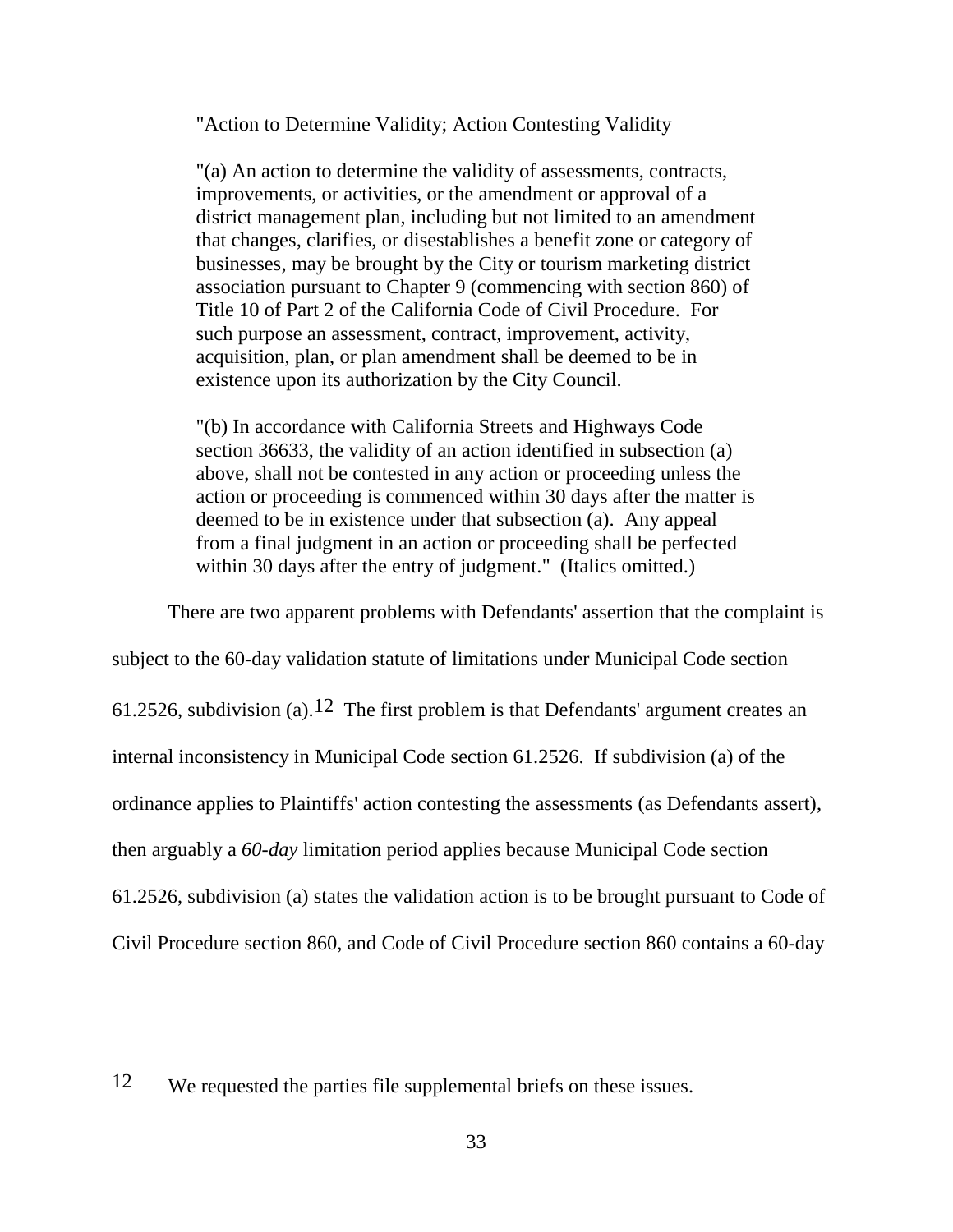limitation period. However, under subdivision (b) of the same ordinance, an action contesting an assessment is subject to a *30-day* limitation period.

In construing Municipal Code section 61.2526, we strive to harmonize the law and avoid an interpretation that requires any part of the enactment to be ignored. (See *Lopez v. Sony Electronics, Inc.* (2016) 247 Cal.App.4th 444, 449.) An interpretation that avoids inconsistency is that the validation procedure in subdivision (a), with its 60-day limitation period, applies *only* to actions to *validate* assessments brought by the City or the tourism marketing district association—whereas actions to *contest* assessments by others must be commenced within 30 days under subdivision (b) of the same ordinance. This interpretation is further bolstered by Municipal Code section 61.2517, which also provides a 30-day limitation period to actions contesting an assessment. This interpretation also finds some support in *Bonander v. Town of Tiburon* (2009) 46 Cal.4th 646 (*Bonander*), where the court concluded the statutory scheme there allowed a city to commence a validation proceeding, but did not provide for reverse validation actions.13

 $\overline{a}$ 

<sup>13</sup> The statute at issue in *Bonander* was similar to Municipal Code section 61.2526, subdivision (a) in that it identified who could bring a validation action (in that case, "'the legislative body or . . . the contractor'"). (*Bonander*, *supra*, 46 Cal.4th at p. 656.) The *Bonander* court noted that such parties would be interested only in confirming the validity of an assessment, not contesting it. (*Id.* at p. 658.) The court concluded, therefore, that actions to "contest" the validity of the assessment were not governed by the validation procedure. (*Ibid*.) Municipal Code section 61.2526, subdivision (a) is similar to the statutes construed in *Bonander* in that it provides an action to determine the validity of an assessment may be brought "by the City or tourism marketing district association" (italics omitted)—entities that, like their counterparts in *Bonander*—would be seeking to uphold the assessment. However, as Defendants correctly note, the statute in *Bonander* differs from Municipal Code section 61.2526, subdivision (a) by expressly stating that "[n]otwithstanding any other provisions of law [the validation action] shall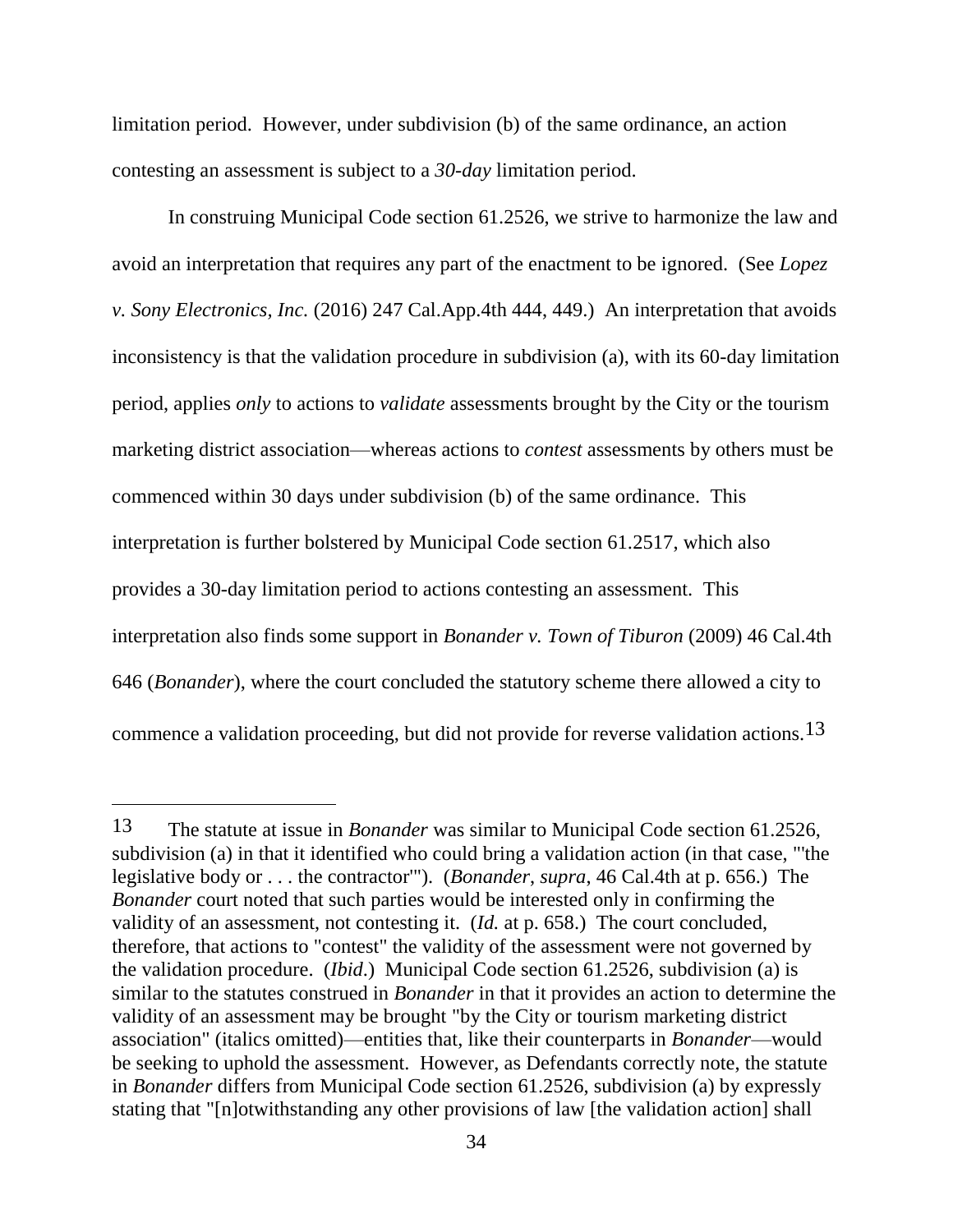Defendants disagree with this interpretation. They contend all actions challenging the TMD assessments, including reverse validation actions, are subject to a 30-day limitation period. Defendants assert that as a charter city, the City is free to incorporate the validation statutes by reference (as it has done by referring to Code of Civil Procedure section 860), but at the same time "alter" the validation statutes to provide a 30-day instead of a 60-day limitation period. Thus, although Municipal Code section 61.2526, subdivision (a) expressly incorporates Code of Civil Procedure section 860 by reference, Defendants contend the inference to be drawn from subdivision (b)'s 30-day limitation period is that the City replaced the 60-day limitation period in Code of Civil Procedure section 860 with the 30-day limitation period in Municipal Code section 61.2526, subdivision (b).

For purposes of ruling on Defendants' sanctions motion, it is unnecessary to decide any of these interpretative issues, and we express no opinion on that subject. The relevant point here is that under Municipal Code sections 61.2517 and 61.2526, a reasonable argument can be made that Plaintiffs' action is not subject to validation procedures and, therefore, their appellate arguments challenging the order sustaining the demurrer on that ground are not frivolous.

The second potential problem with Defendants' argument is that it is an open question whether a charter city may self-trigger its actions to be validation proceedings

not be brought by any person other than the legislative body or the contractor . . . ." (*Bonander*, *supra*, 46 Cal.4th at p. 656.) Thus, the statutory scheme in *Bonander*  expressly excluded reverse validation actions, whereas here such exclusion arises by implication.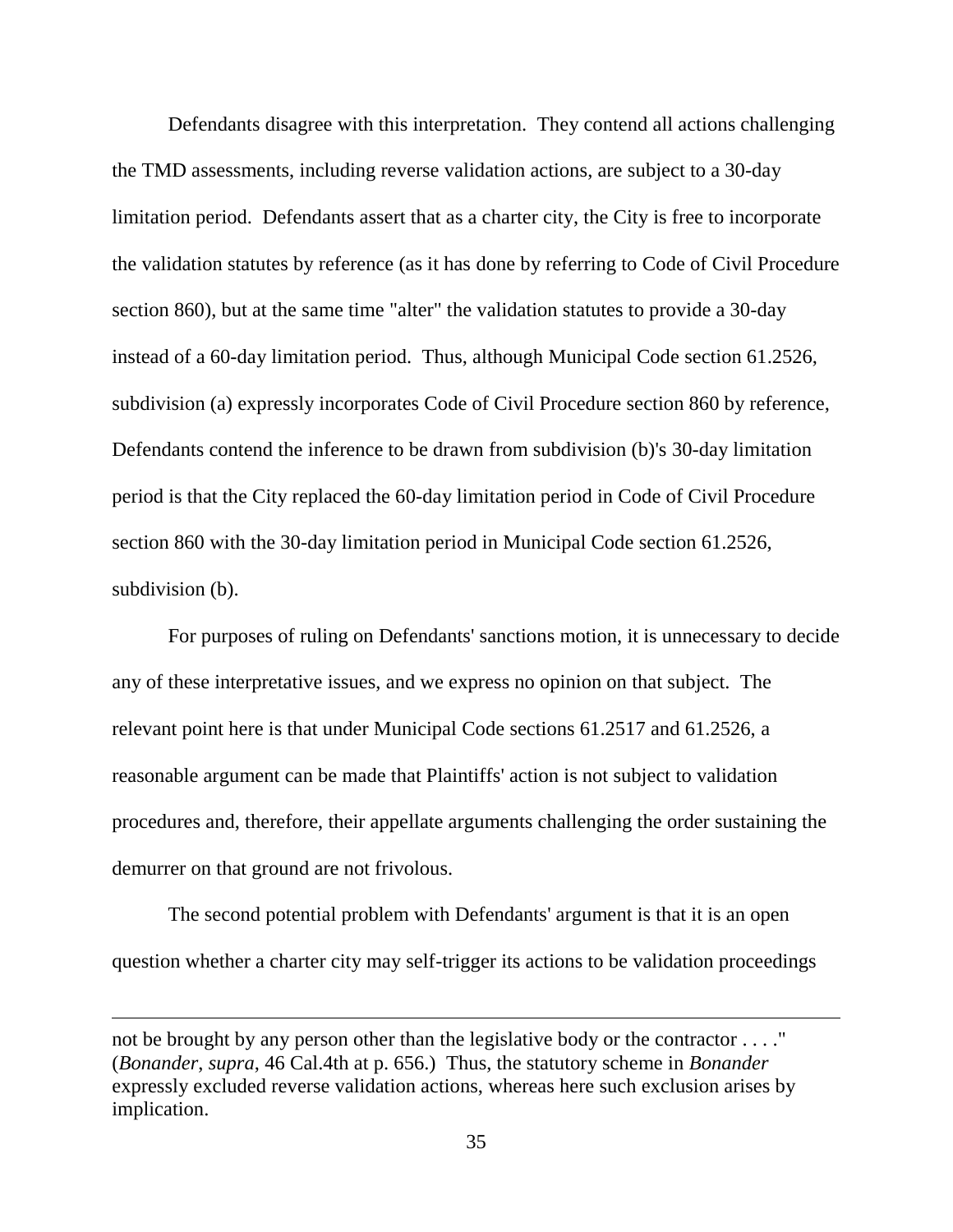under Code of Civil Procedure section 860. Even after a request for supplemental briefing, Defendants are unable to cite any case where the validation statutes have been triggered by a municipal ordinance, as distinguished from a state statute. Indeed, Defendants concede that "no case squarely holds a charter city may establish a cause of action in validation and restrict claims to that form of action . . . ."

The City, a charter city, has "'"exclusive power to legislate over 'municipal affairs.'"'" (*Lippman v. City of Oakland* (2017) 19 Cal.App.5th 750, 756.) However, "'as to matters of statewide concern, charter cities remain subject to state law.'" (*Ibid.*; see also *State Building & Construction Trades Council of California v. City of Vista* (2012) 54 Cal.4th 547 (*Vista*).)14 If state law is supreme here, Defendants lose their validation argument because, as they concede, even though there are over 200 statutes that trigger validation of various types of governmental action, no such statute directs the public agency action alleged in the complaint to validation.

In determining whether the matter is of statewide concern, courts consider, among other factors, whether there is a "'convincing basis for legislative action originating in extramunicipal concerns, one justifying legislative supersession based on sensible, pragmatic considerations.'" (*Vista*, *supra*, 54 Cal.4th at p. 560.)

There is some indication in the case law, albeit dicta, that only the Legislature can trigger in rem jurisdiction in validation proceedings. From their inception, the validation

<sup>14</sup> For example, because the exercise of eminent domain is a matter of statewide concern, charter cities may not pass legislation exempting themselves from the requirements of statutory rules applicable to the exercise of eminent domain. (See *City and County of San Francisco v. PCF Acquisitionco, LLC* (2015) 237 Cal.App.4th 90, 96.)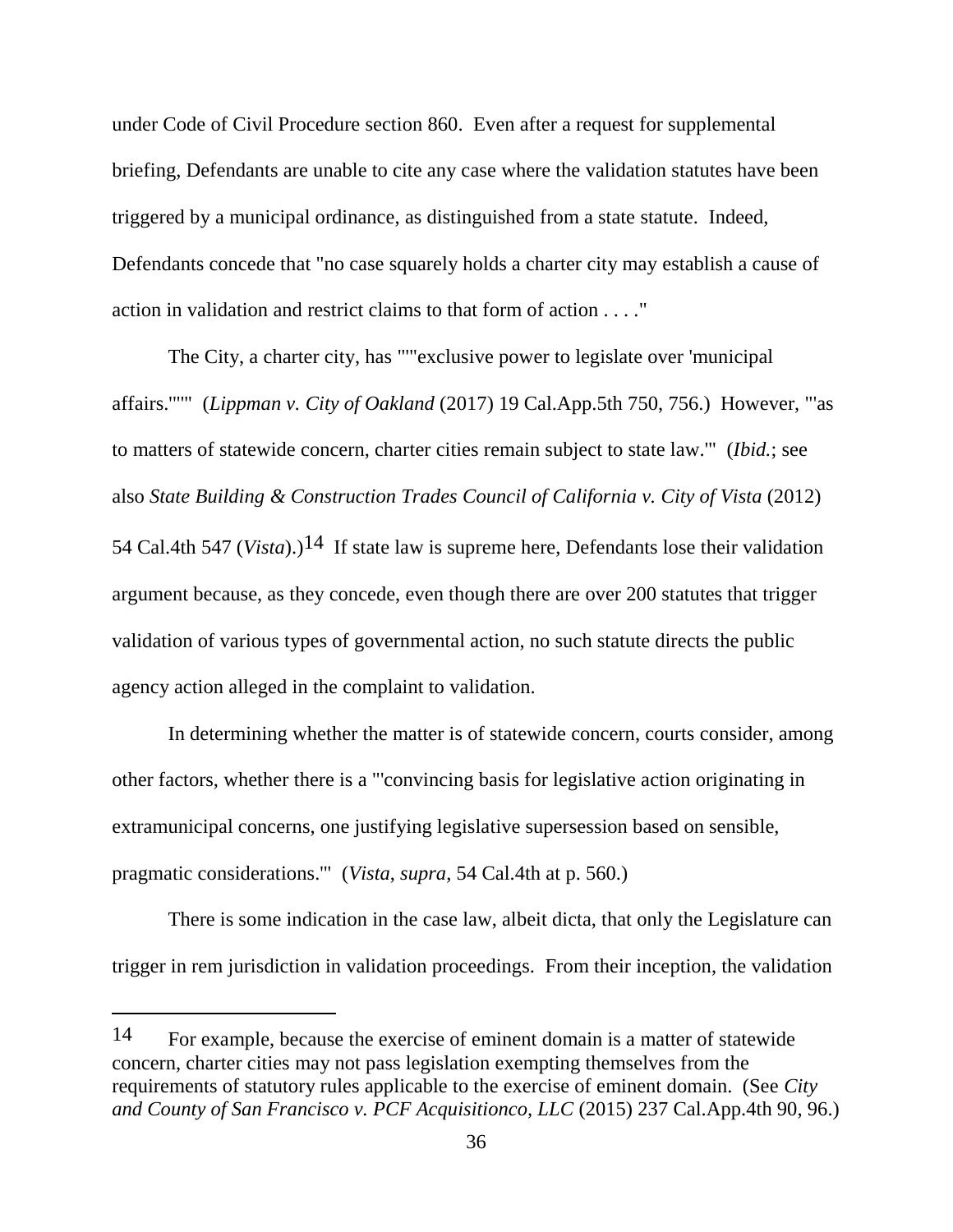statutes were enacted to *standardize* the procedure by which public agencies established the validity of certain actions. (*City of Ontario v. Superior Court* (1970) 2 Cal.3d 335, 340.) Towards this end, in *Santa Clarita Organization for Planning & the Environment v. Castaic Lake Water Agency* (2016) 1 Cal.App.5th 1084, the court noted that the Legislature had engaged in a "careful effort to specifically delimit" when validation proceedings are applicable. (*Id.* at p. 1101.) In *Santa Clarita Organization for Planning & the Environment v. Abercrombie* (2015) 240 Cal.App.4th 300, the court stated, "[W]e must ascertain whether the *Legislature* has . . . declared the claim or action to be subject to the validation statutes." (*Id*. at p. 308, italics added.)

In contrast, asserting the City can properly self-trigger validation proceedings by local ordinance, Defendants contend such law "falls within" the City's home rule authority under *Vista*, *supra*, 54 Cal.4th 547. Defendants assert that assessment funding is a municipal affair, and they contend Municipal Code section 61.2526, subdivision (a) "mimics statutory provision for validation of other financing mechanisms . . . ."

Defendants also point out that under Code of Civil Procedure section 860, validation is triggered when provided by "any other law"—a phrase that is broader than "any other 'statute.'" From that, Defendants conclude the Legislature in Code of Civil Procedure section 860 intended to include ordinances along with state statutes as being a potential gateway to validation proceedings.

In the context of this sanctions motion, it is unnecessary to decide the point, and we expressly decline to do so. Plaintiffs reasonably contend the complaint is not subject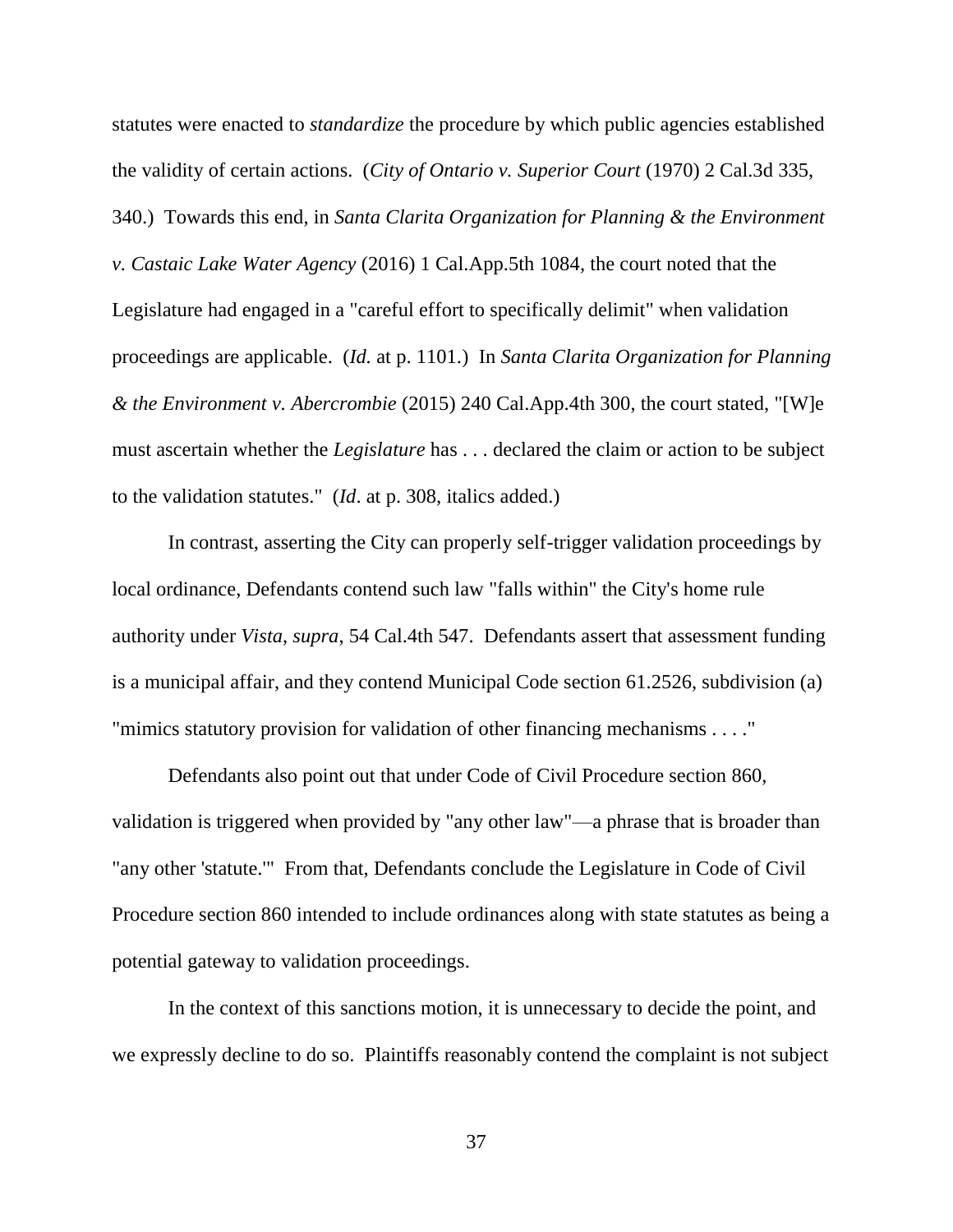to validation proceedings under Code of Civil Procedure section 860. Accordingly, their appeal challenging the trial court's contrary conclusion is clearly not frivolous.

Defendants also contend the appeal is frivolous because the *SDOG* litigation was a reverse validation action, and the judgment there carries "res judicata" effects barring the complaint. However, although the entire SDOG litigation record is not before us, from the record here it is fairly debatable whether the SDOG litigation was a reverse validation action. The City tried to insert words to that effect in the SDOG judgment; however, the trial court struck that language when it entered judgment. Moreover, SDOG's attorney stated the action was not a reverse validation action, but was "characterized that way in the pleadings only in an abundance of caution." We do not decide whether the SDOG litigation was or was not a validation action. The salient fact here is that because the issue is unsettled and unclear, Plaintiffs' appeal on that point is not frivolous.

Moreover, claim preclusion only applies where there is a final judgment "on the merits." (*Association of Irritated Residents v. Department of Conservation* (2017) 11 Cal.App.5th 1202, 1220.) The SDOG judgment states the court determined the action was "moot." A judgment of dismissal based on mootness is not on the merits. "Quite the opposite, it is a decision that the merits need not be reached because there is no longer a live controversy." (*Robinson v. U-Haul Co. of California* (2016) 4 Cal.App.5th 304, 322.)

There is one additional reason this appeal is not frivolous. Although Plaintiffs' attempts to overcome the 30-day statute of limitations was weak, Defendants demurred only to the first, fourth, and fifth causes of action on statute of limitations grounds. As a